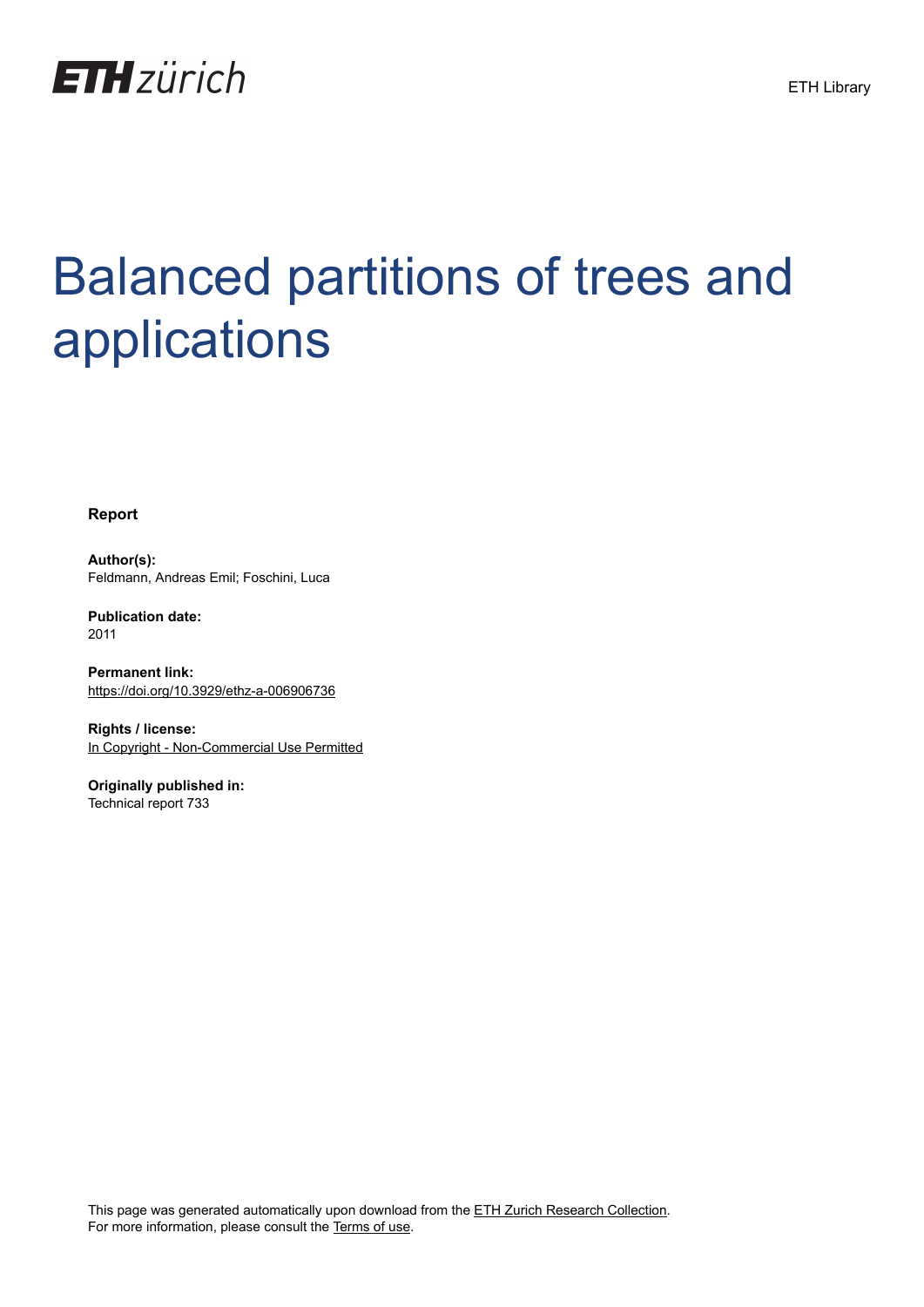## Balanced Partitions of Trees and Applications <sup>∗</sup>

Andreas Emil Feldmann† Luca Foschini‡

#### Abstract

We study the  $k$ -BALANCED PARTITIONING problem in which the vertices of a graph are to be partitioned into k sets of size at most  $\lfloor n/k \rfloor$  while minimising the *cut-size*, which is the number of edges connecting vertices in different sets.

The problem is well studied for general graphs, for which it cannot be approximated within any finite factor in polynomial time. However, little is known about restricted graph classes. We show that for trees k-BALANCED PARTITIONING remains surprisingly hard. In particular, approximating the cut-size is APX-hard even if the maximum degree of the tree is constant. If instead the diameter of the tree is bounded by a constant, we show that it is NP-hard to approximate the cut-size within  $n^c$ , for any constant  $c < 1$ .

In the face of the hardness results, we show that allowing *near-balanced* solutions, in which there are at most  $(1+\varepsilon)\lceil n/k \rceil$  vertices in any of the k sets, admits a PTAS for trees. Remarkably, the computed cut-size is no larger than that of an optimal balanced solution. In the final section of our paper, we harness results on embedding graph metrics into tree metrics to extend our PTAS for trees to general graphs. In addition to being conceptually simpler and easier to analyse, our scheme improves the best factor known on the cut-size of near-balanced solutions from  $O(\log^{1.5} n/\varepsilon^2)$  [Andreev and Räcke TCS 2006] to  $O(\log n)$ , for weighted graphs. This also settles a question posed by Andreev and Räcke of whether an algorithm with approximation guarantees on the cut-size independent from  $\varepsilon$  exists.

<sup>∗</sup>The first author is supported by the Swiss National Science Foundation under grant 200021 125201/1. The second author is supported by the National Science Foundation grant IIS 0904501.

<sup>&</sup>lt;sup>†</sup>Institute of Theoretical Computer Science, ETH Zürich, Switzerland

<sup>‡</sup>Department of Computer Science, U.C. Santa Barbara, Santa Barbara, USA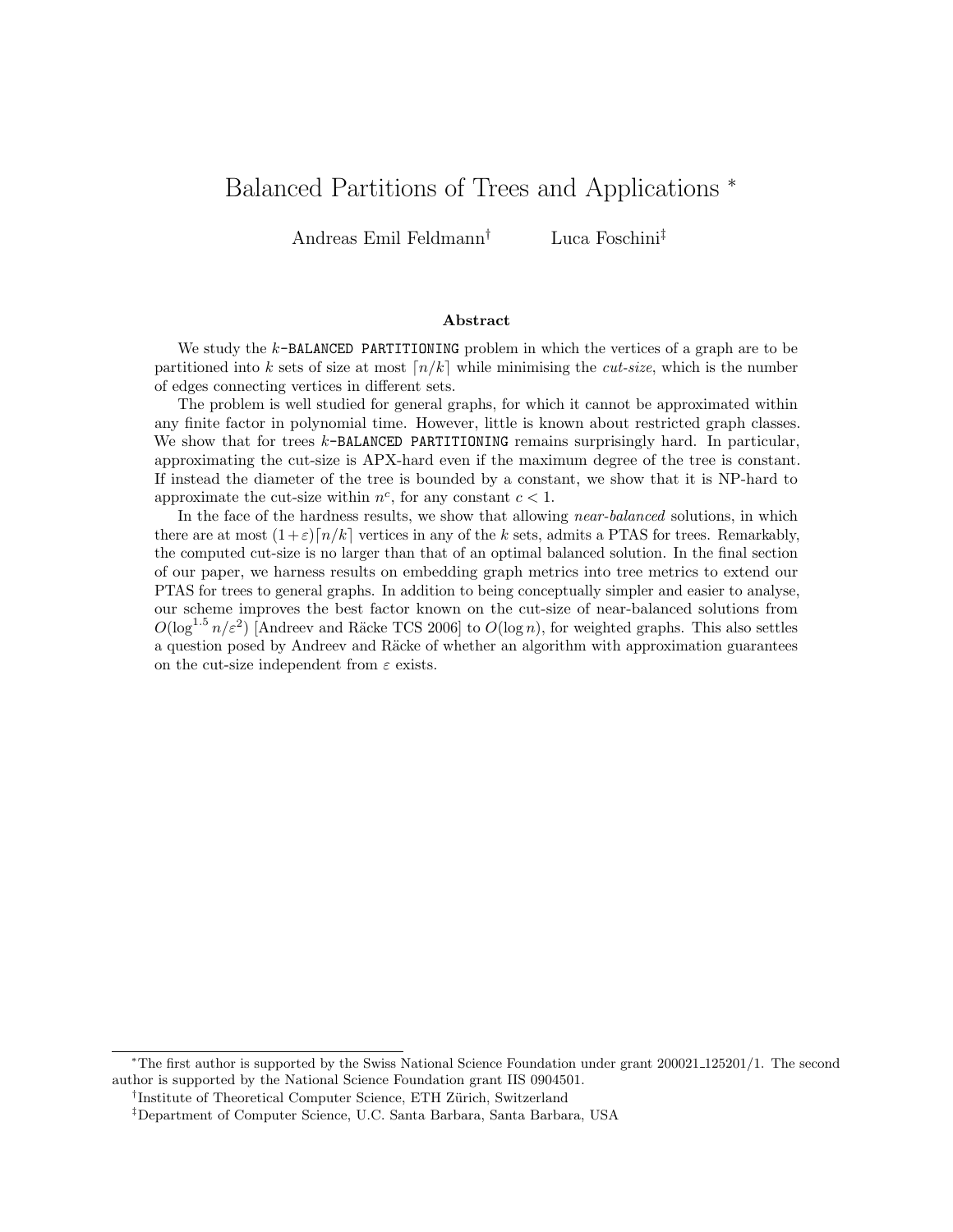## 1 Introduction

In this paper we study the  $k$ -BALANCED PARTITIONING problem, which asks for a partition of the n vertices of a graph into k sets of size at most  $\lfloor n/k \rfloor$  each, such that the number of edges connecting vertices in different sets, called the cut-size, is minimised. The problem has numerous applications of which one of the most prominent is in the field of parallel computing. There, it is crucial to evenly distribute n tasks (vertices) among  $k$  processors (sets) while minimising the inter-processor communication (edges between different sets), which constitutes a bottleneck. Other applications can be found in the design of electronic circuits and sparse linear solvers. However, despite the broad applicability, k-BALANCED PARTITIONING is a notoriously hard problem. The special case of  $k = 2$ , commonly known as the BISECTION problem, is already NP-complete. For this reason, approximation algorithms that find a balanced partition with a cut-size larger than optimal have been developed. We follow the convention of denoting the approximation ratio on the cut-size by  $\alpha$ .

Unfortunately, when  $k$  is not constant even finding an approximation of the minimum balanced cut still remains infeasible, as it is known that no finite approximation for the cut-size can be computed in polynomial time, unless  $P=NP$  [\[3\]](#page-16-0). In order to overcome this obstacle, relaxing the balance constraints has proven beneficial. By that we mean that the sets of the partitions are allowed to be of size at most  $(1 + \varepsilon) [n/k]$  for some factor  $\varepsilon \geq 0$ . Along these lines, bicriteria approximation algorithms have been proposed, which approximate both the balance and the cut-size of the optimal solution. That is, the computed cut-size is compared to the optimal cut-size of a perfectly balanced partition in which  $\varepsilon = 0$ .

The k-BALANCED PARTITIONING problem has received some attention for the case  $\varepsilon \geq 1$ , that is when the size of the vertex sets is allowed to be off by a factor of two from the perfectly balanced solution. For this case, the best result is by Krauthgamer *et al.* [\[16\]](#page-17-0) who give an algorithm with approximation factor  $\alpha \in \mathcal{O}(\sqrt{\log n \log k})$ . However, it is not hard to imagine how the slack on the balance can be detrimental in practical applications. In parallel computing, for instance, a factor of two on the balance in the workload assigned to each machine can result in a factor of two slowdown, since the completion time would be solely determined by the overloaded machines.

Therefore, the case of  $\varepsilon < 1$ , that is when *near-balanced* partitions are allowed, is of greater practical interest. No progress has been made on near-balanced partitions since Andreev and Räcke [\[3\]](#page-16-0) gave an algorithm with  $\alpha \in \mathcal{O}(\log^{1.5} n/\varepsilon^2)$ —a significantly worse bound than the one for  $\varepsilon \geq 1$ . This is not surprising since, as argued in [\[3\]](#page-16-0), as  $\varepsilon$  approaches 0 and the constraint on the balance becomes more stringent the k-BALANCED PARTITIONING problem starts bearing more resemblance to a packing problem than to a partitioning problem. One direct side effect is that the spreading metric relaxations developed for  $\varepsilon \geq 1$  [\[6,](#page-16-1) [16\]](#page-17-0) do not extend to near balanced partitions. This is because such strategies aim at breaking the graph into components of size less than  $n/k$ while minimizing the cut, only to later rely on the fact that pieces of that size can be packed into k partitions such that no partition exceeds  $2n/k$  vertices. However, when near-balanced solutions are required, the partition phase can no longer be oblivious of the packing. So it is necessary to combine the partition step with an algorithm to pack the pieces into near-balanced partitions.

Our Contribution. As argued above, the restriction to near-balanced partitions poses a major challenge in understanding the structure of k-BALANCED PARTITIONING. For this reason, we consider the simplest non-trivial instance class of the problem, namely connected trees. Figure [1](#page-3-0) gives an example of how balanced partitions exhibit a counter-intuitive behaviour even on *perfect binary* trees, as increasing  $k$  does not necessarily entail a larger cut-size. Our results confirm this intuition when a perfectly balanced solution is required: adapting an argument by Andreev and Räcke  $[3]$ , we show that it is NP-hard to approximate the cut-size within any factor better than  $\alpha = n^c$  for any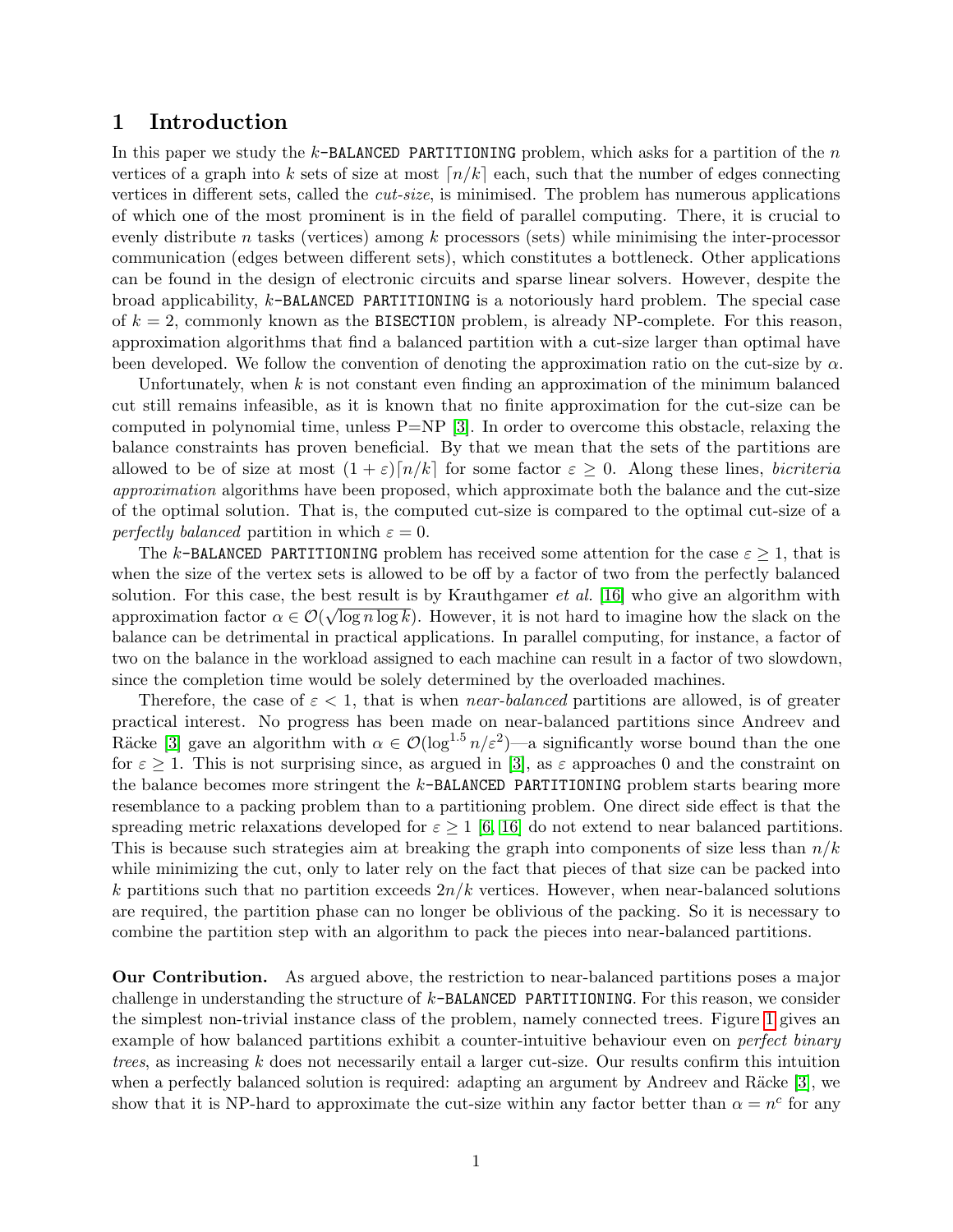<span id="page-3-0"></span>

**Figure 1:** Two optimally partitioned binary trees. For the tree on the left  $k = 8$  (with a cut-size of 10) whereas  $k = 9$  (with a cut-size of 8) for the tree on the right. The numbers in the vertices indicate the set they belong to and the cut-set is represented by the dashed edges.

constant  $c < 1$ . This is asymptotically tight, since a trivial approximation algorithm can achieve a ratio of  $n$  by cutting all edges of the tree. Interestingly, the lower bound remains true even if the diameter of the tree (i.e. the length of the longest path between any two leaves) is restricted to be at most 4, while instances of diameter at most 3 are polynomially solvable.

By a substantially different argument, we show that a similar dichotomy arises when parametrizing the complexity with respect to the maximum degree  $\Delta$ . For trees with  $\Delta = 2$  (i.e. paths) k-BALANCED PARTITIONING is trivial. However, if  $\Delta = 5$  the problem becomes NP-hard and with  $\Delta = 7$  we show it is APX-hard. Finding where exactly the dichotomy arises, i.e. the  $2 < \Delta < 5$  at which  $k$ -BALANCED PARTITIONING becomes hard, is an interesting open problem. These results should be contrasted with a greedy algorithm by MacGregor [\[18\]](#page-17-1) to find tree bisections that can be extended to find perfectly balanced partitions for k sets with  $\alpha \in \mathcal{O}(\log(n/k))$ , for trees of constant degrees.

On the positive side, we show that when near-balanced solutions are allowed, trees behave substantially better than general graphs. We present an algorithm that computes a near-balanced partition for any constant  $\varepsilon > 0$  in polynomial time, achieving a cut-size no larger than the optimal for a perfectly balanced partition, i.e.  $\alpha = 1$ . In addition, our PTAS can be shown to yield an optimal perfectly balanced solution for trees if  $k \in \Theta(n)$ , while on general graphs the problem is NP-hard for these values of  $k$  [\[14\]](#page-16-2).

In the last section of our paper we capitalise on the PTAS for trees to tackle the k-BALANCED PARTITIONING problem on general, weighted graphs. By embedding a graph into a collection of trees with a cut distortion of  $\mathcal{O}(\log n)$  we can use our PTAS for trees to get a solution for graphs. Since the PTAS has approximation factor  $\alpha = 1$ , the total approximation factor paid for the general graphs is due only to the distortion of the embedding, that is  $\alpha \in \mathcal{O}(\log n)$ . Note that since the graph is decomposed into trees as a preliminary step, the decomposition is oblivious of the balance constraints related to solving  $k$ -BALANCED PARTITIONING on the individual trees, hence the distortion does not depend on  $\varepsilon$ . This is sufficient to simultaneously improve on the previous best result known [\[3\]](#page-16-0) of  $\alpha \in \mathcal{O}(\log^{1.5} n/\varepsilon^2)$ , and answers an open question posed in the same paper whether an algorithm with no dependence on  $\varepsilon$  in the ratio  $\alpha$  exists. In addition, our analysis is significantly simpler than the one in [\[3\]](#page-16-0): the ad-hoc approach of [\[3\]](#page-16-0) must deal directly with the complications introduced by considering general graphs. We are able to minimise those by relying on the powerful tool of tree decompositions.

Related Work. Our paper directly extends the results in [\[3\]](#page-16-0), where it is shown that for general graphs approximating the cut-size of the  $k$ -BALANCED PARTITIONING problem is NP-hard for any finite factor  $\alpha$ , if perfectly balanced partitions are needed. In [\[3\]](#page-16-0) the authors also give a bicriteria approximation algorithm with  $\alpha \in \mathcal{O}(\log^{1.5} n/\varepsilon^2)$  when solutions are allowed to be near-balanced. If more unbalance is allowed, for  $\varepsilon \geq 1$  Even *et al.* [\[6\]](#page-16-1) present an algorithm with  $\alpha \in \mathcal{O}(\log n)$ using spreading metrics techniques. Later Krauthgamer *et al.* [\[16\]](#page-17-0) improved the result to  $\alpha \in \mathbb{R}$  $\mathcal{O}(\sqrt{\log n \log k})$  using a semidefinite relaxation which combines  $l_2$  metrics with spreading metrics.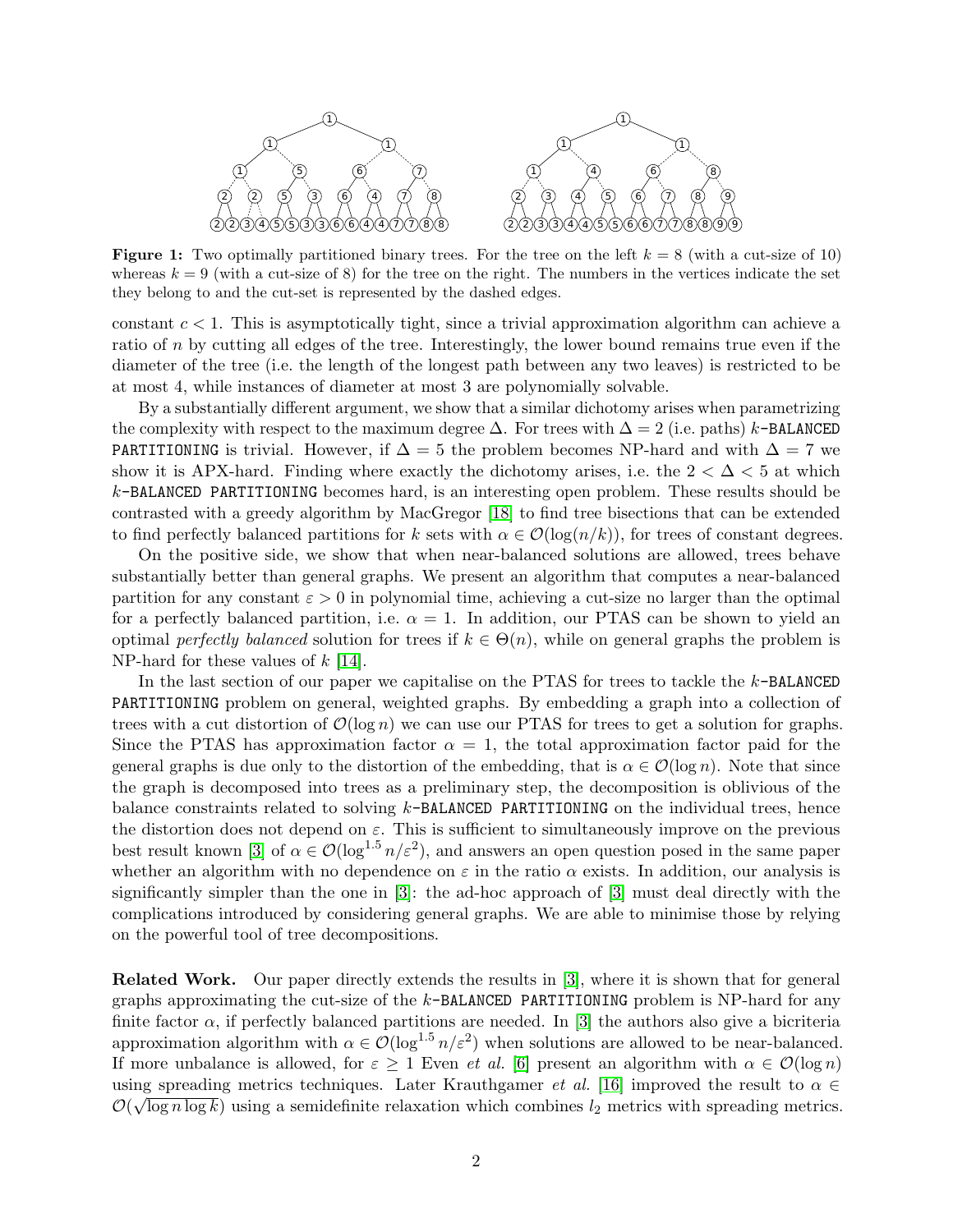To the best of our knowledge, the only result on restricted graph classes is for graphs with excluded minors (such as planar graphs). By applying a spreading metrics relaxation and the results in [\[15\]](#page-16-3)<sup>[1](#page-4-0)</sup> it is possible to compute near-balanced solutions with  $\alpha \in \mathcal{O}(1)$ .

The special case when  $k = 2$ , commonly known as the BISECTION problem, has been well studied. It is NP-hard in the general case [\[11\]](#page-16-4) but polynomial time approximations on the cut-size are known. For instance Räcke [\[22\]](#page-17-2) gives an algorithm with approximation ratio  $\alpha \in \mathcal{O}(\log n)$  (and  $\varepsilon = 0$ ). For near-balanced partitions Leighton and Rao [\[17\]](#page-17-3) show how to compute a solution using min-ratio cuts. In this solution the cut-size is approximated within  $\alpha \in \mathcal{O}(\gamma/\varepsilon)$ , where  $\gamma$  is the approximation factor of computing a min-ratio cut. In [\[17\]](#page-17-3) it was shown that  $\gamma \in \mathcal{O}(\log n)$ , and this result was improved by Arora *et al.* [\[4\]](#page-16-5) to  $\gamma \in \mathcal{O}(\sqrt{\log n})$ . For planar graphs it is possible to achieve a constant min-ratio approximation [\[20\]](#page-17-4). If a perfectly balanced solution is required for planar graphs, Diaz  $et$ al. show how to obtain a PTAS. Even though it is known that the BISECTION problem is weakly NP-hard on planar graphs with vertex weights [\[20\]](#page-17-4), whether it is NP-hard on these graphs in the unweighted case is unknown. For other special graph classes the problem can be solved optimally in polynomial time [\[5\]](#page-16-6). For instance an  $\mathcal{O}(n^4)$  algorithm for grid graphs without holes has been found [\[7\]](#page-16-7), while for trees an  $\mathcal{O}(n^2)$  algorithm [\[12,](#page-16-8) [18\]](#page-17-1) exists. Substantial work on graph partitioning has leveraged spectral methods. Alon and Milman [\[1\]](#page-16-9) presented a linear time algorithm for the sparsest cut problem with approximation ratio depending on the conductance (which could be  $\Omega(n)$  in the worst case). Spielman and Teng ([\[23\]](#page-17-5) and followup [\[2\]](#page-16-10)) extended the approach of [\[1\]](#page-16-9) to find balanced separators, however, the dependence on the conductance both for the runtime and approximation ratio remains.

In addition to the case  $k = 2$ , some results are known for other extreme values of k. For trees the above mentioned bisection algorithm by MacGregor [\[18\]](#page-17-1) is easily generalised to solve the  $k$ -BALANCED PARTITIONING problem for any constant k in polynomial time. However the runtime will then be exponential in k. At the other end of the spectrum, i.e. when  $k \in \Theta(n)$ , it is known that the problem is NP-hard [\[14\]](#page-16-2) for any  $k \leq n/3$ . Feo and Khellaf [\[9\]](#page-16-11) give a  $\alpha = n/k$  approximation algorithm for the cut-size which was improved [\[8\]](#page-16-12) to  $\alpha = 2$  $\alpha = 2$  in case k equals  $n/3$  or  $n/4$ . Figure 2 summarises the related work and the results presented here.

We complete the review of related work by discussing the literature on tree decompositions, which we leverage in our algorithm for general graphs. Informally a tree decomposition of a graph  $G$  is a set of trees for which the leaves correspond to the vertices of  $G$ , and for which the structure of their cuts approximate the cuts in  $G$ . Tree decompositions have been studied in the context of oblivious routing schemes (see [\[19\]](#page-17-6) for a survey). In [\[22\]](#page-17-2), Räcke introduces an optimal decomposition with factor  $\mathcal{O}(\log n)$ , which we employ in the present work. In a recent work, Madry [\[19\]](#page-17-6) shows that it is possible to generalise Räcke's insights so that any *cut based* problem (see [\[19\]](#page-17-6) for more details) is solvable on graphs by computing solutions on tree decompositions of the input graph.

## <span id="page-4-1"></span>2 The Hardness of Computing Perfectly Balanced Partitions

We now consider the problem of finding a perfectly balanced partition of a tree with minimum cut-size. We prove hardness results in the case where either the diameter or the maximum degree are restricted to be constant. All reductions are from MAX-3-PARTITION, defined as follows.

**Definition 1** (MAX-3-PARTITION). Given 3k integers  $a_1, \ldots, a_{3k}$  and a threshold s, such that  $s/4 < a_i < s/2$  and  $\sum_{i=1}^{3k} a_i = ks$ , find the maximum number of disjoint triples of  $a_1$  to  $a_{3k}$  such that each triple sums up to exactly s.

<span id="page-4-0"></span><sup>&</sup>lt;sup>1</sup>We thank an anonymous reviewer for pointing out this folklore result.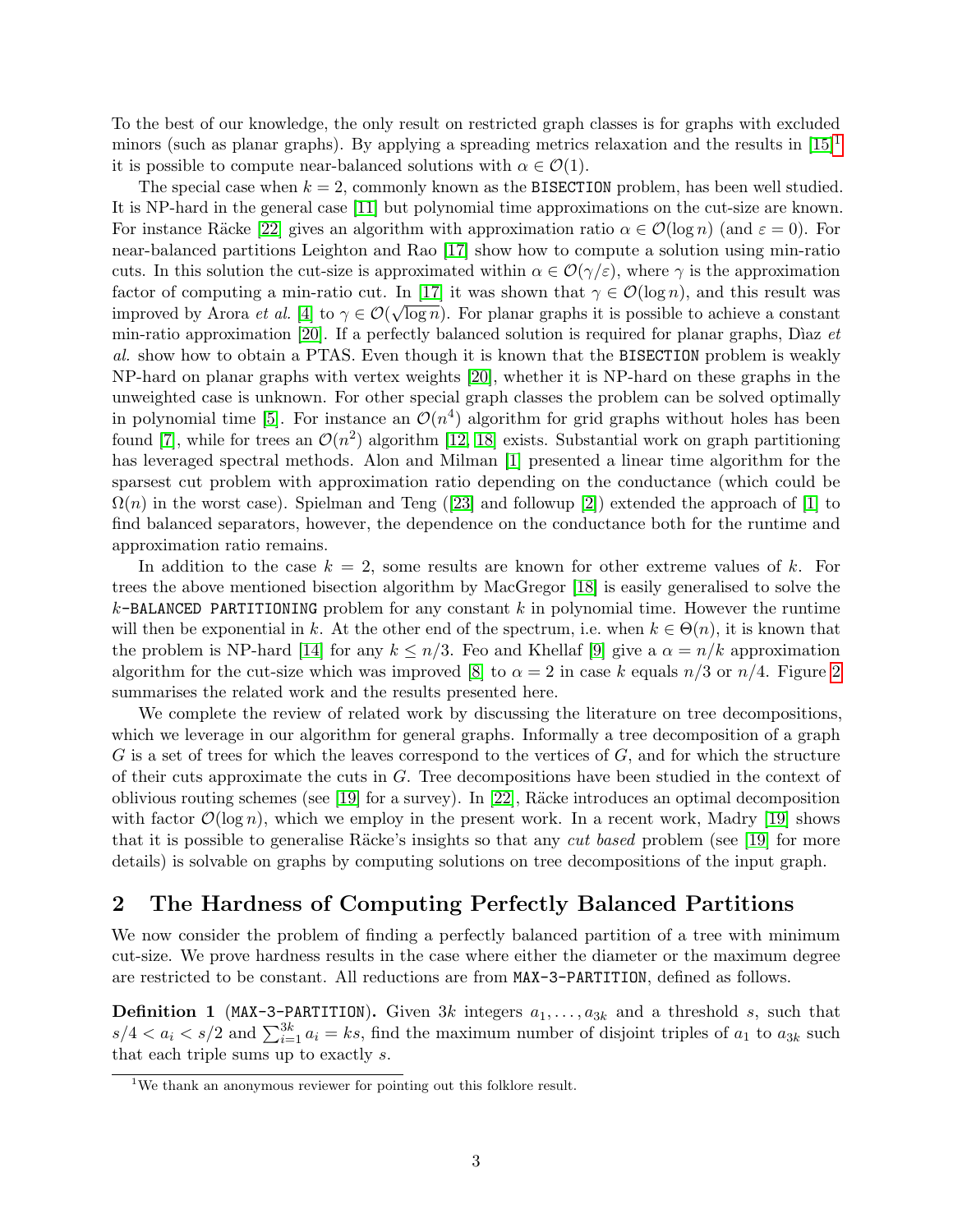<span id="page-5-0"></span>

**Figure 2:** Illustrations of best approximation factor  $\alpha$  known vs k and  $\varepsilon$ , for general graphs (left) and trees (right). The plane  $(\alpha, k)$  represents the case of perfectly balanced solutions ( $\varepsilon = 0$ ) and shows that the restriction to trees does not significantly change the asymptotic behaviour. However, when the balance constraints are relaxed ( $\varepsilon > 0$ ) a much better (bi-criteria) approximations can be devised for trees. This remarkable behavior can be partially transplanted to general graphs, via tree decompositions, allowing us to reduce the gap between the case  $\varepsilon < 1$  and  $\varepsilon \geq 1$  visible in the plot on the left.

The MAX-3-PARTITION problem is APX-hard, i.e. for some constant  $\rho$  it is NP-hard to decide whether all k integers or at most  $k/\rho$  of them can be partitioned into triples that sum up to exactly s. This is true even if all integers are polynomially bounded in  $k$ , which can be shown using the standard reduction for the corresponding decision problem in [\[10\]](#page-16-13) and the results on the 3D-MATCHING problem by Petrank  $[21]$ <sup>[2](#page-5-1)</sup>.

We begin by showing that an approximation algorithm with factors  $\alpha = n^c$  and  $\varepsilon = 0$ , for any constant  $c < 1$ , for k-BALANCED PARTITIONING could be used to find the optimal solution to an instance of MAX-3-PARTITION. We do not rely on the APX-hardness of the latter for the proof, but only on the NP-hardness of the corresponding decision problem. The idea for the reduction is similar to the one used by Andreev and Räcke  $[3]$  for general graphs. The result holds even if the diameter of the tree is bounded by a constant.

<span id="page-5-2"></span>Theorem 2. The k-BALANCED PARTITIONING problem on trees has no polynomial time approximation algorithm with approximation factors  $\alpha = n^c$  and  $\varepsilon = 0$ , for any constant  $c < 1$ , even if the diameter is at most  $\downarrow$ , unless P=NP.

Proof. We call an instance to the MAX-3-PARTITION problem a NO instance if less than k triples of the integers can be found that sum up to s and a YES instance otherwise.

The construction used in the proof is shown in Figure [3.](#page-6-0) Let  $m = 3kn^c$  for some constant  $c < 1$ . For each  $a_i$  of a given instance I of the MAX-3-PARTITION problem, define a corresponding gadget  $T_i$  as a star on  $a_i m$  vertices. Construct a tree T where the centres of all  $T_i$  for  $i \geq 2$  are connected to the centre of  $T_1$ , as shown in Figure [3.](#page-6-0) The number of vertices of the resulting tree is  $n = \sum_{i=1}^{3k} a_i m = 3k^2 s n^c$ . Solving this equation for n gives  $n = (3k^2 s)^{\frac{1}{1-c}}$ . Since c is constant and s can be assumed to be polynomially bounded in  $k$ , the tree  $T$  can be constructed in polynomial time. We now argue that an optimal perfectly balanced partition has cut-size at most  $3k - 1$  if and only if I is a YES instance and it requires at least  $m = 3kn^c$  cuts otherwise. This would allow an

<span id="page-5-1"></span><sup>&</sup>lt;sup>2</sup>We thank Nikhil Bansal for pointing out the connection between the reductions in [\[10\]](#page-16-13) and the results by Petrank [\[21\]](#page-17-7)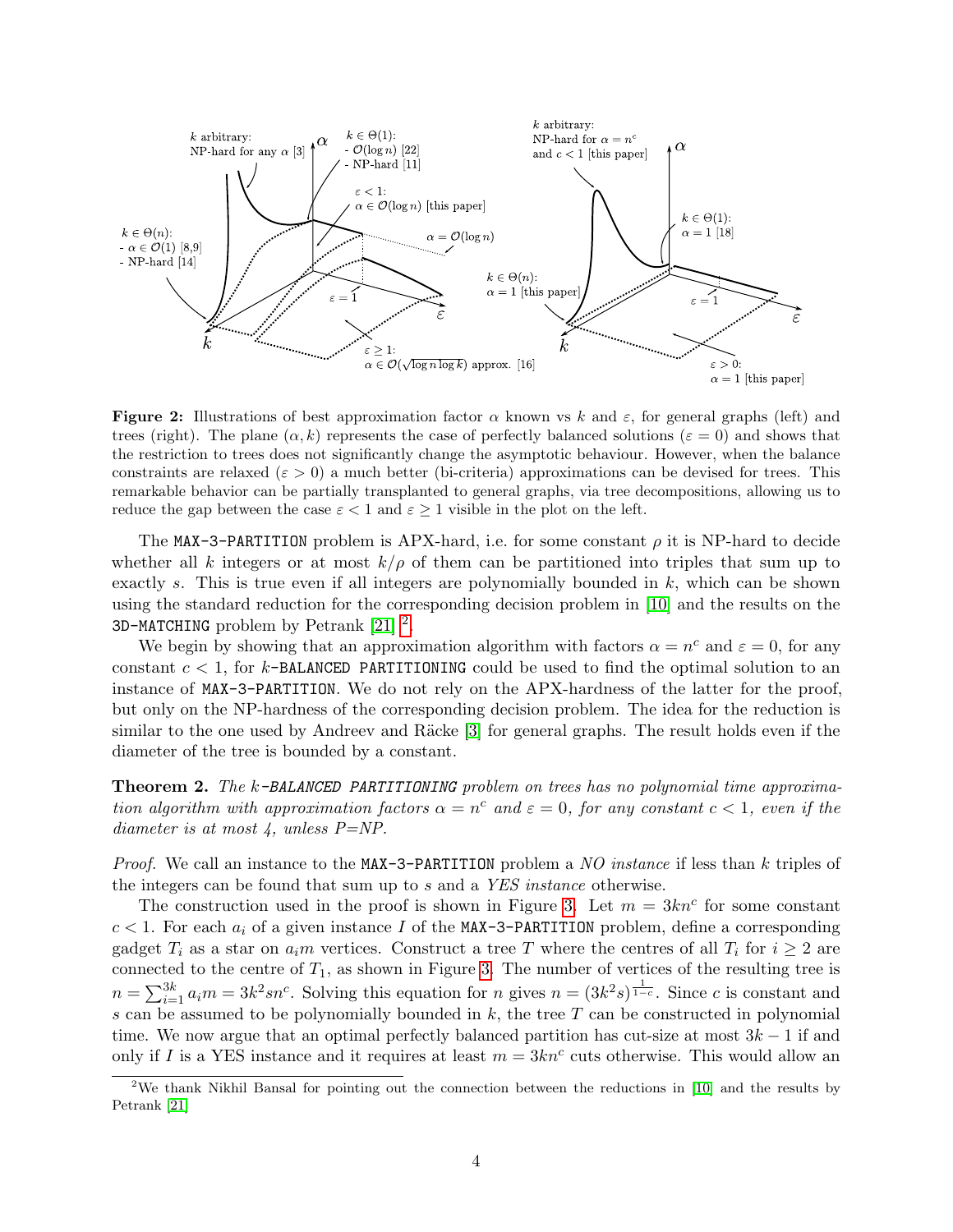<span id="page-6-0"></span>

Figure 3: Construction for the reduction of Theorem [2.](#page-5-2) Thin grey edges link star centres, darkened edges connect centres to leaves.

approximation algorithm with approximation factor at most  $n^c$  to decide between a YES and a NO instance of the MAX-3-PARTITION problem. Since the latter is NP-hard this proves the theorem.

It is easy to see that if I is a YES instance then cutting at most the  $3k-1$  edges that connect the  $T_i$ s suffices. Suppose now that I is a NO instance and that the cut-set  $C^*$  of minimum size that partitions T into  $\{V_1, \ldots, V_k\}$ , where  $|V_i| = ms$ , has size strictly less than m. The set  $C^*$  can be expressed as  $A \cup B$ , where A contains only edges that link  $T_i$  centres, and B contains only edges separating a  $T_i$ 's centre from one of its leaves. By the assumption on the cut-size it follows that  $|A| < m$  and  $|B| < m$ . Also  $|B| > 0$  as cutting only edges from A would separate complete  $T_i$ s, thus implying a solution to  $I$ , and contradicting the fact that  $I$  is a NO instance.

Let  $V_l$  be a set of the partition induced by  $C^*$  that contains at least one isolated leaf v, which always exists since  $|B| > 0$ . Assume that  $V_l$  contains an incomplete  $T_i$ , that is,  $V_l$  contains the centre of such a  $T_i$  but not one of its leaves w. Then w must be contained in some other  $V_i$ , where  $j \neq l$ . Thus swapping v and w allows putting both w and the incomplete  $T_i$  in  $V_l$ , rendering the cut that separate them superfluous. This contradicts the assumption that  $C^*$  is a cut-set of minimum size, hence  $V_l$  can contain only a (possibly empty) set of complete  $T_i$ s in addition to one or more isolated leaves.

The proof is completed by noticing that the number of vertices of a set of complete  $T_i$ s is a multiple of m. Therefore at least m additional isolated leaves are required for  $|V_l|$  to be a multiple of m, contradicting the assumption that  $|B| < m$  and establishing the result.  $\Box$ 

The reduction in the proof of the above theorem relies on the fact that the degree of the tree is unbounded. Hence a natural question arising is what the complexity of bounded degree trees is. As we will show next the problem remains surprisingly hard when bounding the degree. We are able to prove two hardness results for this case. First we show that the problem of finding a perfectly balanced partition of a tree is APX-hard even if the maximum degree of the tree is at most 7. To prove this result we use a gap-preserving reduction from MAX-3-PARTITION. In particular this means that a substantially different technique (and quite more involved) than the one used to prove Theorem [2](#page-5-2) has to be employed: rather than relying on the fact that many edges have to be cut in a gadget consisting of a high degree star, we need to construct gadgets with structural properties that guarantee more edges to be cut the less integers can be put into triples in a MAX-3-PARTITION instance.

<span id="page-6-1"></span>**Theorem 3.** Unless P=NP, there exists a constant  $\rho$  such that the minimum cut-size of a perfectly balanced partition on trees with maximum degree  $\Delta$  cannot be approximated in polynomial time within  $\alpha = 1 + (1 - \rho^{-1})/24$  and  $\varepsilon = 0$  even if  $\Delta$  is at most 7.

*Proof.* Given an instance of MAX-3-PARTITION with polynomially bounded integers  $a'_i$ , consider the instance I where  $a_i = 12a'_i$ . Obviously all hardness properties are preserved by this step. As a consequence all integers are divisible by 4 and  $s > 20$ , which will become important later in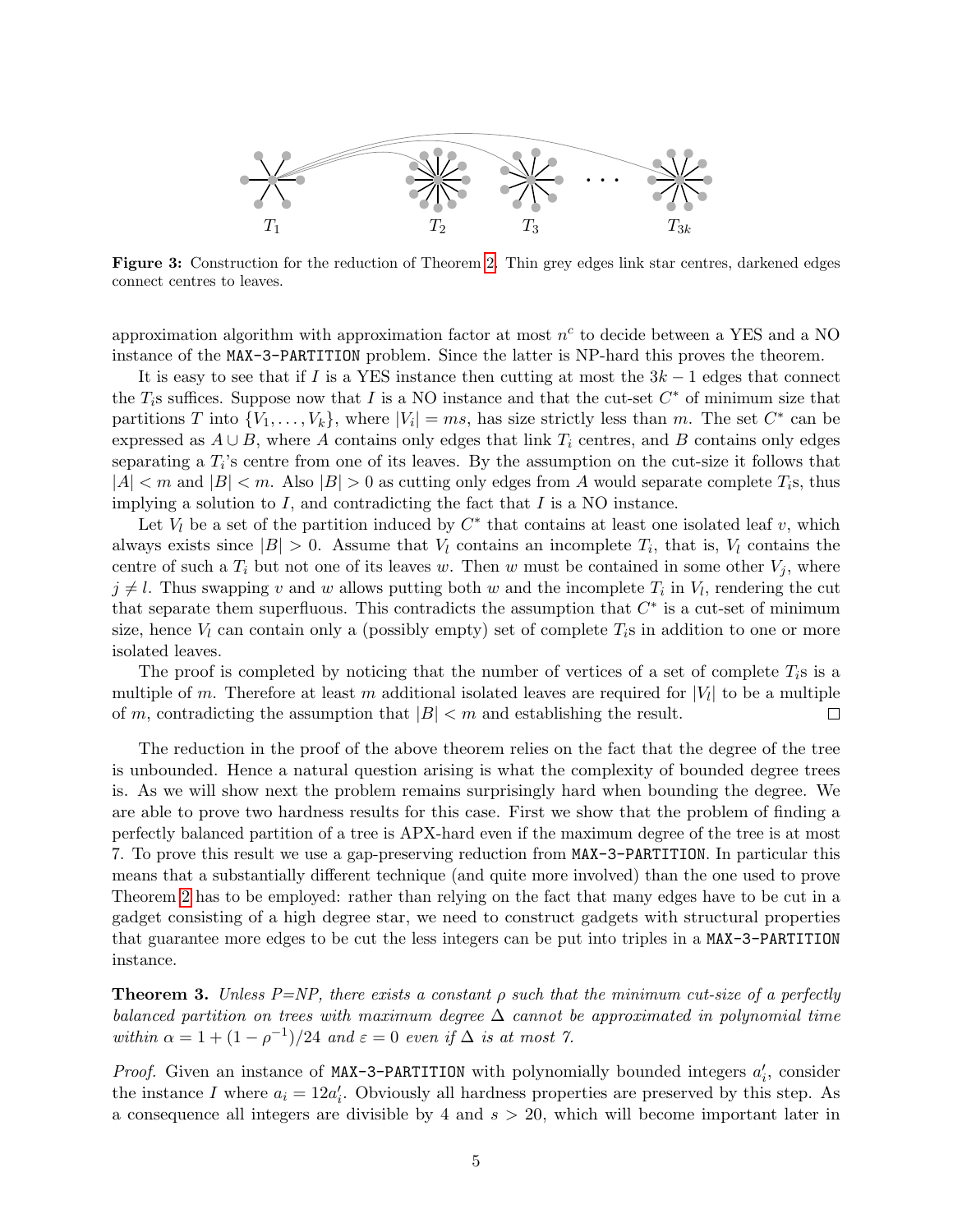<span id="page-7-0"></span>

**Figure 4:** Construction for Theorem [3.](#page-6-1) Each gadget  $T_i$  is composed by an  $a_i$ -path connected to the root of an s-tree through an edge from A (straight grey). Each s-tree branches into four paths of (almost) the same length. Two adjacent gadgets in a path are connected through the roots of their s-trees with an edge from B (wiggled grey).

the proof. For each  $a_i$  in I, construct a gadget  $T_i$  composed by a path on  $a_i$  vertices (hereinafter,  $a_i$ -path) connected to the root of a tree on s vertices (hereinafter, s-tree). The root of the s-tree branches into four paths, three of them with  $s/4$  vertices each, and one with  $s/4 - 1$  vertices. The construction is completed by connecting the roots of the s-trees in a path, as shown in Figure [4.](#page-7-0) We call B the set of edges connecting different  $T_i$ s and A the set of edges connecting an  $a_i$ -path with the corresponding s-tree in each  $T_i$ .

At a high level, we set out to prove that if all  $k$  integers in  $I$  can be partitioned into triples that sum up to exactly s, then T can be split into a 4k-balanced partition with cut-size  $6k - 1$ . If however at most a  $\rho$  fraction of the integers can be partitioned in this way, T requires at least  $(1 - \rho^{-1})k/4$ additional cut edges. This means that a polynomial time algorithm computing an approximate 4k-balanced partition for T within factor  $\frac{6k-1+(1-\rho^{-1})k/4}{6k-1} \geq 1+(1-\rho^{-1})/24$  of the optimum cut-size could approximate the MAX-3-PARTITION problem within the ratio  $\rho$  in polynomial time. Hence the theorem follows.

It is easy to see that if all  $k$  integers of  $I$  can be partitioned into triples of size exactly  $s$ , cutting exactly the  $6k-1$  edges in A and B suffices to create a valid 4k-balanced partition.

It remains to be shown that  $(1 - \rho^{-1})k/4$  additional edges are required in the other case. Let  $C^*$  be an optimal cut-set of a 4k-balanced partition in T when at most  $k/\rho$  many integers can be partitioned into triples of size exactly  $s$  in  $I$ . We argue that by incrementally repositioning cut edges from the set  $C := C^* \setminus (A \cup B)$  to edges in  $(A \cup B) \setminus C^*$ , eventually all the edges in  $A \cup B$  will be cut. However, the following lemma implies that a constant fraction of the edges initially in C will not be moved. We will then argue that the more triples of  $I$  can not be packed into triples of size  $s$ , the more edges are left in C. Thus the more edges must additionally have been in C compared to those in  $A \cup B$ . We rely on the following lemma.

## <span id="page-7-1"></span>Lemma 4. If  $s > 20$  then  $|C| \geq 2|(A \cup B) \setminus C^*|$ .

*Proof.* The crucial observation leading to the claim is that in any  $4k$ -balanced partition of  $T$ , after removing the cut-set  $C^*$  every connected component has size at most  $s$ . We distinguish two cases. First consider an edge  $e \in A \setminus C^*$  adjacent only to cut edges in  $B \cap C^*$ . Let  $T_i$  be the gadget in which e is contained. The tree  $T_i$  has a total size of  $s + a_i$ . Since  $a_i > s/4$  and each branch of the s-tree in  $T_i$  has at most  $s/4$  vertices, there must be at least two edges from C in  $T_i$  in order to cut away  $a_i$  vertices.

Otherwise consider a connected component W that contains uncut edges from  $(A \cup B) \setminus C^*$ . Let A' and B' denote the edges in W from A and B, respectively. Notice that  $|B'| \geq 1$  since the other case was considered above. Let  $T'$  be the subtree of T that results by extending W with all the  $a_i$ -paths incident to an edge in A' and all the s-trees incident to an edge in B' (see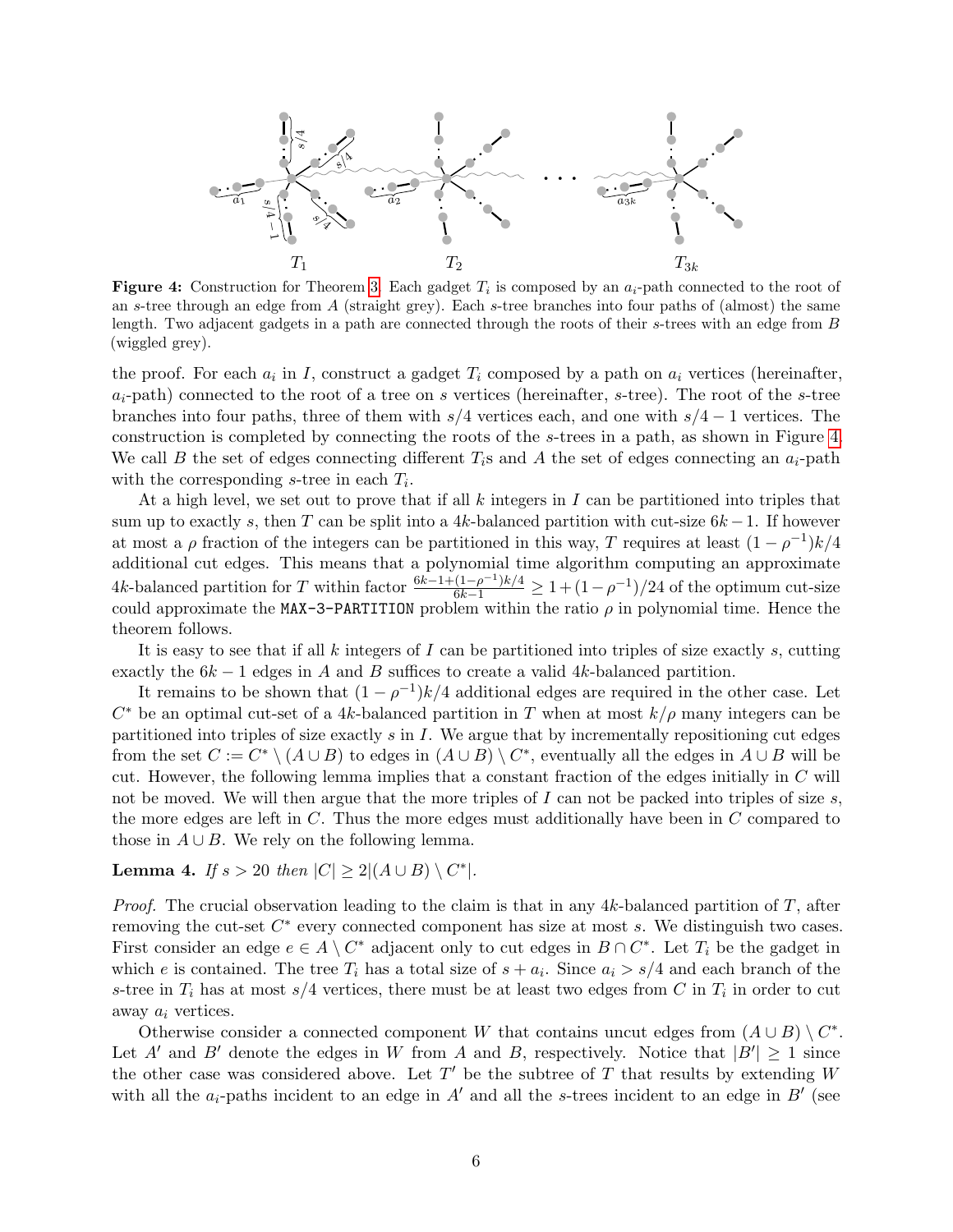Figure [5\)](#page-8-0). Each branch of an s-tree and each  $a_i$ -path in T' has at least  $s/4 - 1$  vertices. Hence if at least 5 branches of s-trees or  $a_i$ -paths were fully included in W this connected component would contain more than s vertices, as  $s > 20$ —a contradiction. Therefore there are at most 4 such included branches. Since T' contains at least  $4(|B'| + 1)$  s-tree branches and |A'|  $a_i$ -paths in T', we can hence conclude that the number of edges from C in T' is at least  $|A'| + 4|B'|$ . Notice that  $|B'| \geq |A'|-1$  since otherwise W would be disconnected. Using the fact that  $|B'| \geq 1$  we then obtain  $|A'| + 4|B'| \ge 2|A'| - 1 + 3|B'| \ge 2|A' \cup B'|$ , which proves our claim for the tree T'. Since the gadgets in any possible  $T'$  and the gadgets considered in the first case are pairwise disjoint, this concludes the proof.  $\Box$ 

Consider the following algorithm  $\mathcal A$  to reposition cut edges from a 4k-balanced partition into an approximate solution to MAX-3-PARTITION. As long as there is an uncut edge  $e \in A \cup B$ , A removes a cut edge in C and cuts e instead. At the end of the process, when only edges in  $A \cup B$  are cut, A removes the set of cut edges left in C denoted by C'. Then  $|C'|$  is the number of additional edges cut in the case at most a  $\rho$  fraction of the integers can be partitioned into triples of size exactly s. When repositioning a cut edge from C to  $A \cup B$ , or when removing a cut from C', the sizes of the sets in the partition induced by the cut-set are modified and the balance might be lost. In particular, when a cut edge is removed by  $A$ , two connected components induced by the cut-set are joined to form a single component and moved to an arbitrary one of the sets that contained the two components. This changes the sizes of at most two sets in the partition. When a new cut is introduced, a component is split into two and the two newly created components are retained in the same set, thus no set size is changed.

By Lemma [4](#page-7-1) there are at least as many edges in  $C'$ , as there are edges that are repositioned from C to  $A \cup B$ . Since each edge from C repositioned by A causes at most two changes in set sizes, the total number of set size changes performed by  $A$  amortized on the removed edges in  $C'$  is therefore at most  $4|C'|$ .

When A terminates only edges from  $A\cup B$  are cut. Therefore the remaining connected components correspond to the 3k integers  $a_i$  of I in addition to 3k integers equal to s. Since at most a  $\rho$  fraction of the k integers in I can be partitioned into triples of size exactly s, and the elements of size s can be ignored, at least  $(1 - \rho^{-1})k$  of the sets of the resulting partition do not have size exactly s. This means that A must have changed the size of at least  $(1 - \rho^{-1})k$  sets, since it converted a 4k-balanced partition into a solution to MAX-3-PARTITION with at least  $(1 - \rho^{-1})k$  unbalanced sets. This finally implies that  $4|C'| \geq (1-\rho^{-1})k$ , which concludes the proof since  $|C'|$  is the number of additional cuts required.  $\Box$ 

<span id="page-8-0"></span>Using a similar argument as in the above proof, if we restrict the degree to be at most 5 we can still show that the problem remains NP-hard. For this we use a slightly different construction than the one shown in Figure [4:](#page-7-0) instead of connecting the s-trees through their roots, the B edges



Figure 5: Part of the construction of Theorem [3](#page-6-1) with components  $W$  and  $T'$  highlighted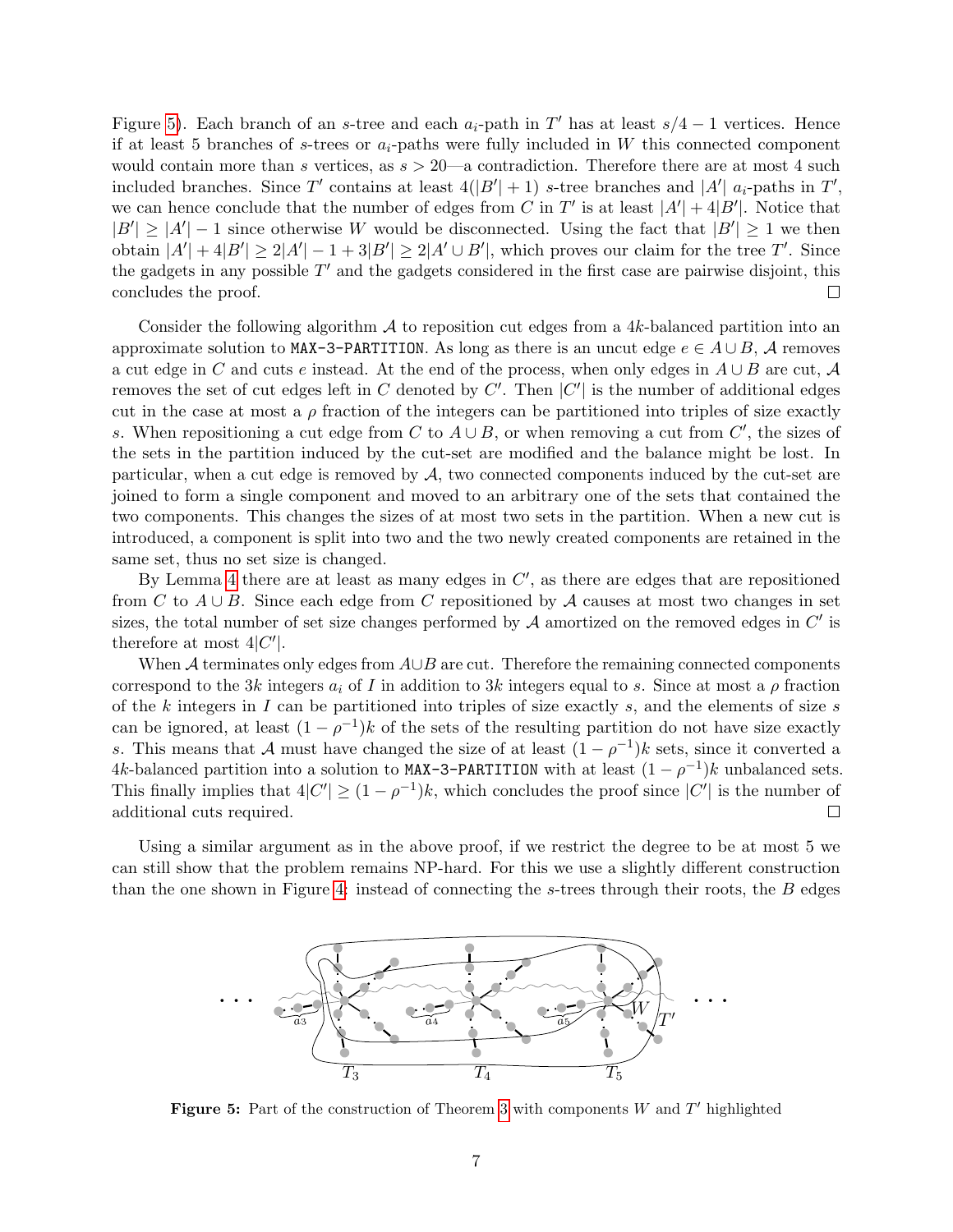connect the leaves of the shortest branches of the s-trees. It is then possible to show that exactly the  $6k-1$  edges in A and B are cut if all k integers in I can be partitioned into triples of size exactly s, while otherwise at least 6k edges are cut. Since the MAX-3-PARTITION problem is NP-hard this suffices to establish the following result. We defer the detailed proof to the full version of this paper.

Theorem 5. The k-BALANCED PARTITIONING problem on trees has no polynomial time algorithm even if the maximum degree is at most 5, unless  $P=NP$ .

## <span id="page-9-1"></span>3 Computing Near-Balanced Partitions

The previous section shows that approximating the cut-size of  $k$ -BALANCED PARTITIONING is hard if perfectly balanced partitions are desired. We showed that for the general case when the degree is unbounded there is no hope for a polynomial time algorithm with non-trivial approximation. Therefore, in this section we study the complexity of the problem when allowing the partitions to deviate from being perfectly balanced. In contrast to the negative results presented so far, we prove the existence of a PTAS for k-BALANCED PARTITIONING on trees that computes near-balanced partitions but returns a cut-size no larger than the optimum of a perfectly balanced partition.

Conceptually one could find a *perfectly balanced* partition of a tree T with minimum cut-size in two steps. First all the possible ways of cutting  $T$  into connected components are grouped into equivalence classes based on the sizes of their components. That is, the sets of connected components  $S$  and  $S'$  belong to the same equivalence class if they contain the same number of components of size x for all  $x \in \{1, \ldots, \lceil n/k \rceil\}$ . In a first step the set of connected components that achieves the cut of minimum size for each class is computed and set to be the representative of the class. In a second stage only the equivalence classes whose elements can be packed into k sets of size at most  $\lfloor n/k \rfloor$ are considered, and among those the representative of the class with minimum cut-size is returned. Clearly such an algorithm finds the optimal solution to the  $k$ -BALANCED PARTITIONING problem, but the runtime is exponential in  $n$  as the total number of equivalence classes is exponential. The idea of our algorithm is instead to group sets of connected components into coarser equivalence classes, defined as follows. The coarser definition allows reducing the total number of classes at the expense of introducing an approximation error in the balance of the solution.

<span id="page-9-0"></span>**Definition 6.** Let S be a set of disjoint connected components of the vertices of T, and  $\varepsilon > 0$ . A vector  $\vec{g} = (g_0, \ldots, g_t)$ , where  $t = \lceil \log_{1+\varepsilon}(1/\varepsilon) \rceil + 1$ , is called the *signature* of S if in S there are  $g_0$ components of size in  $[1, \varepsilon \lceil n/k \rceil)$  and  $g_i$  components of size in  $[(1+\varepsilon)^{i-1} \cdot \varepsilon \lceil n/k \rceil, (1+\varepsilon)^i \cdot \varepsilon \lceil n/k \rceil)$ , for each  $i \in \{1, \ldots, t\}.$ 

The first stage of our algorithm uses a dynamic programming scheme to find a set of connected components of minimum cut-size among those with signature  $\vec{g}$ , for any possible  $\vec{g}$ . Let S denote the set containing each of these optimal sets that cover all vertices of the tree, as computed by the first stage. In the second stage the algorithm attempts to distribute the connected components in each set  $S \in \mathbb{S}$  into k bins, where each bin has a capacity of  $(1+\varepsilon)\lceil n/k \rceil$  vertices. This is done using a scheme originally proposed by Hochbaum and Shmoys [\[13,](#page-16-14) [24\]](#page-17-8) for the BIN PACKING problem. The final output of our algorithm is the partition of the vertices of the given tree that corresponds to a packing of a set  $\overline{S} \in \mathbb{S}$  that uses at most k bins and has minimum cut-size. Both stages of the algorithm have a runtime exponential in t. Hence the runtime is polynomial if  $\varepsilon$  is a constant.

#### 3.1 The First Stage

We now describe the dynamic programming scheme to compute the set of connected components of minimum cut-size among those whose signature is  $\vec{g}$ , for every possible  $\vec{g}$ . We fix a root  $r \in V$ among the vertices of  $T$ , and an ordering of the children of every vertex in  $V$ . We define the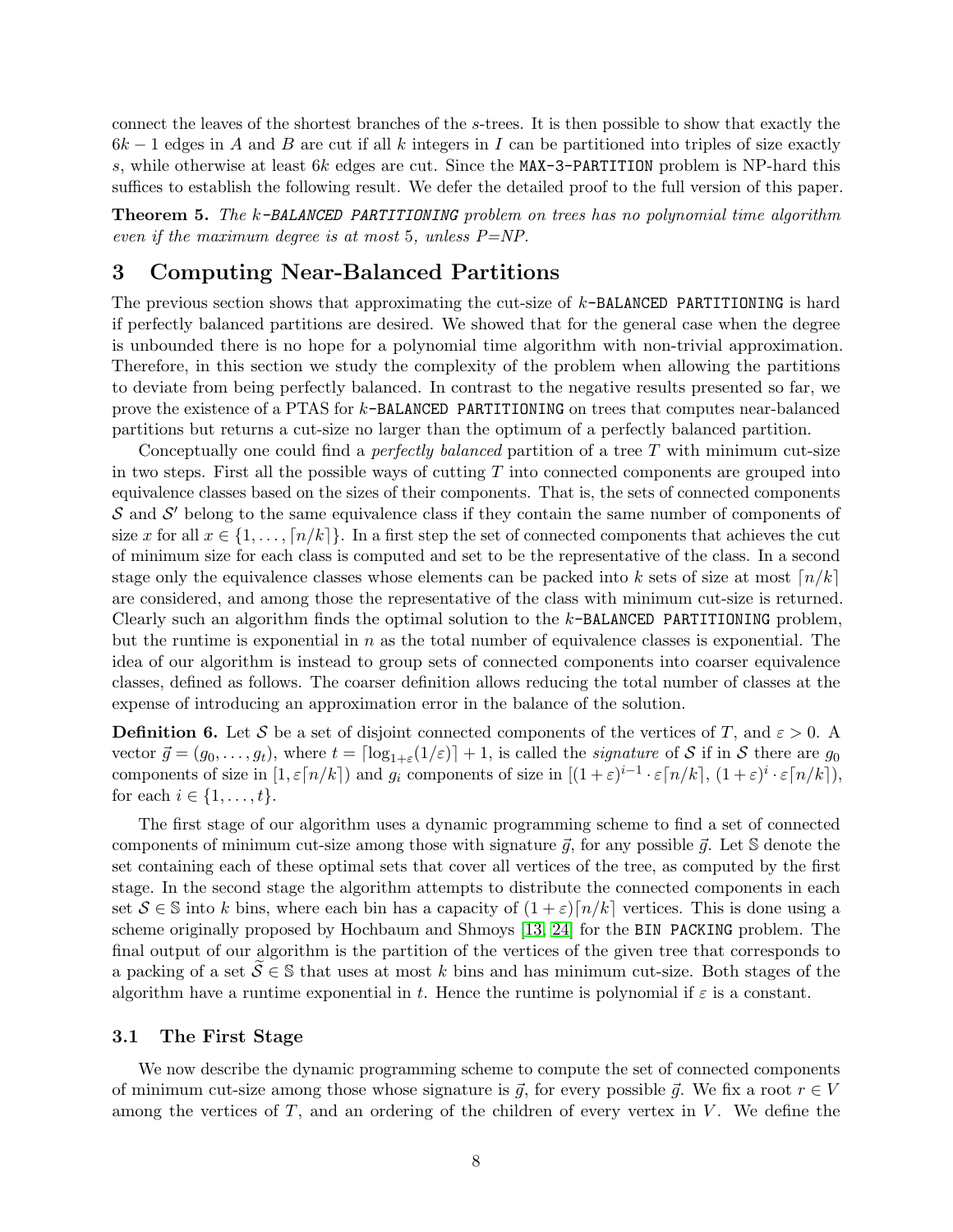leftmost and the rightmost among the children of a vertex, the siblings left of a vertex, and the predecessor of a vertex among its siblings according to this order in the natural way. The idea is to recursively construct a set of disjoint connected components for every vertex  $v \neq r$  by using the optimal solutions of the subtrees rooted at the children of  $v$  and the subtrees rooted at the siblings left of v. More formally, let for a vertex  $v \neq r$  the set  $L_v \subset V$  contain all the vertices of the subtrees rooted at those siblings of  $v$  that are left of  $v$  and at v itself (Figure [6\)](#page-10-0). We refer to a set  $\mathcal F$  of disjoint connected components as a *lower frontier of*  $L<sub>v</sub>$  if all components in  $\mathcal F$  are contained in  $L_v$  and the vertices in V not covered by  $F$  form a connected component containing the root  $r$ . For

<span id="page-10-0"></span>

Figure 6: A part of a tree in which a vertex  $v$ , its rightmost child  $u$ , its predecessor  $w$ , the set of vertices  $L_v$ , and the m covered vertices by some lower frontier with signature  $\vec{g}$  are indicated.

every vertex v and every signature  $\vec{g}$ , the algorithm recursively finds a lower frontier  $\mathcal F$  of  $L_v$  with signature  $\vec{g}$ . Finally, a set of connected components with signature  $\vec{g}$  covering all vertices of the tree can be computed using the solutions of the rightmost child of the root. The algorithm selects a set having minimum cut-size in each recursion step. Let  $C_v(\vec{g}, m)$ , for any vertex  $v \neq r$  and any integer m, denote the optimal cut-size over those lower frontiers of  $L_v$  with signature  $\vec{g}$  that cover a total of m vertices with their connected components. If no such set exists let  $C_v(\vec{g}, m) = \infty$ . Additionally, we define  $\mu := (1 + \varepsilon) \lceil n/k \rceil$ , and  $\vec{e}(x)$  for any integer  $x < \mu$  to be the signature of a set containing only one connected component of size x. We now show that the function  $C_v(\vec{g}, m)$  can be computed using a dynamic program.

Let  $\mathcal{F}^*$  denote an optimal lower frontier associated with  $C_v(\vec{g}, m)$ . First consider the case when v is a leaf and the leftmost among its siblings. Then  $L_v = \{v\}$  and hence the set  $\mathcal{F}^*$  either contains  $\{v\}$  as a component or is empty. In the latter case the cut-size is 0 and in the former it is 1 since the leaf has to be cut from the tree. Thus  $C_v((0, \ldots, 0), 0) = 0$  and  $C_v(\vec{e}(1), 1) = 1$  while all other function values equal infinity. Now consider the case when  $v$  is neither a leaf nor the leftmost among its siblings, and let w be the predecessor and u the rightmost child of v. The set  $L<sub>v</sub>$  contains the vertices of the subtrees rooted at v's siblings that are left of v and at v itself. The lower frontier  $\mathcal{F}^*$  can either be one in which the edge from v to its parent is cut or not. In the latter case the m vertices that are covered by  $\mathcal{F}^*$  do not contain v and hence are distributed among those in  $L_w$ and  $L_u$  since  $L_v = L_w \cup L_u \cup \{v\}$ . If x of the vertices in  $L_u$  are covered by  $\mathcal{F}^*$  then  $m-x$  must be covered by  $\mathcal{F}^*$  in  $L_w$ . The vector  $\vec{g}$  must be the sum of two signatures  $\vec{g}_u$  and  $\vec{g}_w$  such that the lower frontier of  $L_u$  (respectively  $L_w$ ) has minimum cut-size among those having signature  $\vec{g}_u$  (respectively  $\vec{g}_w$ ) and covering x (respectively  $m - x$ ) vertices. If this were not the case the lower frontier in  $L_u$  (respectively  $L_w$ ) could be exchanged with an according one having a smaller cut-size—a contradiction to the optimality of  $\mathcal{F}^*$ . Hence in case v is a non-leftmost internal vertex and the edge to its parent is not cut,  $C_v(\vec{g}, m)$  equals

<span id="page-10-2"></span><span id="page-10-1"></span>
$$
\min \left\{ C_w(\vec{g}_w, m - x) + C_u(\vec{g}_u, x) \mid 0 \le x \le m \land \vec{g}_w + \vec{g}_u = \vec{g} \right\}.
$$
 (1)

If the edge connecting v to its parent is cut in  $\mathcal{F}^*$ , then all  $n_v$  vertices in the subtree rooted at v are covered by  $\mathcal{F}^*$ . Hence the other  $m - n_v$  vertices covered by  $\mathcal{F}^*$  must be included in  $L_w$ . Let x be the size of the component  $S \in \mathcal{F}^*$  that includes v. Analogous to the case before, the lower frontier  $\mathcal{F}^* \setminus \{S\}$  of  $L_u \cup L_w$  with signature  $\vec{g}_u + \vec{g}_w$  must have minimum cut-size. Hence the vector  $\vec{g}$  must be the sum of  $\vec{g}_u, \vec{g}_w$ , and  $\vec{e}(x)$ . Therefore in case the edge to v's parent is cut,  $C_v(\vec{g}, m)$  equals

$$
1 + \min \left\{ C_w(\vec{g}_w, m - n_v) + C_u(\vec{g}_u, n_v - x) \mid 1 \le x < \mu \wedge \vec{g}_w + \vec{g}_u + \vec{e}(x) = \vec{g} \right\}.
$$
 (2)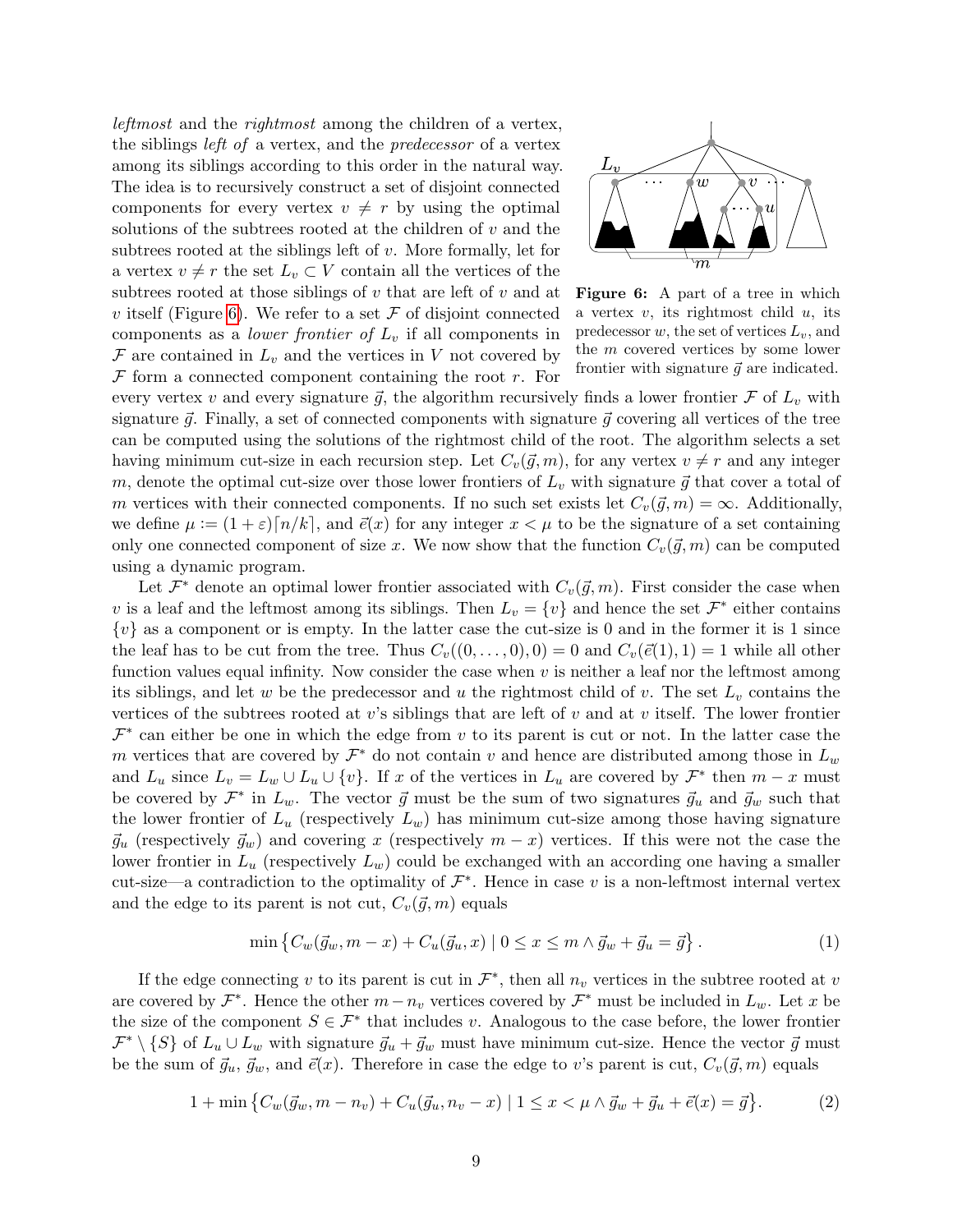Taking the minimum value of the formulas in [\(1\)](#page-10-1) and [\(2\)](#page-10-2) thus correctly computes the value for  $C_v(\vec{g}, m)$  for the case in which v is neither a leaf nor the leftmost among its siblings. In the two remaining cases when  $v$  is either a leaf or a leftmost sibling, either the vertex  $u$  or  $w$  does not exist. Therefore for these cases the recursive definitions of  $C_v$  can easily be derived from formulas [\(1\)](#page-10-1) and [\(2\)](#page-10-2) by letting all function values  $C_u(\vec{g}, x)$  and  $C_w(\vec{g}, x)$  of a non-existent vertex u or w be 0 if  $\vec{g} = (0, \ldots, 0)$  and  $x = 0$ , and  $\infty$  otherwise.

The above recursive definitions for  $C_v$  give a framework for a dynamic programming scheme that computes the wanted solution set  $\mathbb S$  in polynomial-time if  $\varepsilon$  is a constant, as the next theorem shows.

<span id="page-11-1"></span>**Theorem 7.** For any tree T and any constant  $\varepsilon > 0$  there is an algorithm that computes S in polynomial time.

Proof. If the tree contains only one vertex the theorem obviously holds. Otherwise the optimum solution from S that has signature  $\vec{q}$  must contain a connected component that includes r and has some size x. Clearly x is at least 1 and at most  $\mu$ . If q denotes the rightmost child of the root r the cut-size of the optimal solution for  $\vec{q}$  can thus be computed in linear time using the formula

<span id="page-11-0"></span>
$$
C(\vec{g}) = \min\{C_q(\vec{g} - \vec{e}(x), n - x) \mid 1 \le x < \mu\}.\tag{3}
$$

An optimal set of connected components with signature  $\vec{g}$  can be computed using the dynamic program given by the above equation together with the recursive definition of  $C_v$  by keeping track of the set of connected components used in each recursion step.

To analyse the runtime let us first bound the number of signatures  $\vec{g}$  that have to be considered for a vertex v in the dynamic program. Let  $N_v = |L_v|$  denote the number of vertices in the subtrees rooted at the siblings left of v and at v itself. There are  $N_v$  vertices that can be distributed into connected components of different sizes to form a lower frontier S of  $L_v$ . Each entry  $g_i$  of  $\vec{g}$  counts components of size at least the lowest value of the i-th interval as specified in Definition [6.](#page-9-0) Hence each  $g_i$  is upper bounded by  $N_v/((1+\varepsilon)^{i-1} \cdot \varepsilon n/k) \leq k/((1+\varepsilon)^{i-1} \cdot \varepsilon)$  if  $i \in \{1, \ldots, t\}$ , and  $N_v$  if  $i = 0$ . Therefore the total number of signatures  $\vec{q}$  considered for a vertex v is upper bounded by

$$
N_v \cdot \prod_{i=1}^t \frac{k}{(1+\varepsilon)^{i-1} \cdot \varepsilon} = N_v \left(\frac{k}{\varepsilon}\right)^t \cdot \left(\frac{1}{1+\varepsilon}\right)^{\frac{(t-1)t}{2}} \le N_v \left(\frac{k}{\sqrt{\varepsilon}}\right)^t,
$$

where the inequality holds since  $t - 1 = \lceil \log_{1+\varepsilon}(1/\varepsilon) \rceil$ . Because the latter value can be upper bounded by  $[1/\varepsilon \cdot \log(1/\varepsilon)]$  if  $\varepsilon \leq 1$ , since then  $1 + \varepsilon \geq 2^{\varepsilon}$ , we can conclude that the number of signatures is  $\gamma N_v$ , where  $\gamma \in \mathcal{O}((k/\sqrt{\varepsilon})^{1+[\frac{1}{\varepsilon}\log(\frac{1}{\varepsilon})]}).$ 

We bound the runtime as follows. For each vertex  $v$  we calculate the number of steps  $T_v$  that are needed to compute all entries  $C_{v'}(\vec{g}, m)$  for all  $v' \in L_v$ . We claim that  $T_v \leq \frac{3}{2}$  $\frac{3}{2}\gamma^2 N_v^4$  for any vertex v. According to the formulas in [\(1\)](#page-10-1) and [\(2\)](#page-10-2), in addition to the number of steps  $T_u$  and  $T_w$  to compute the tables for  $L_u$  and  $L_w$ , for each m and  $\vec{g}$  the minimum value over two options is found by going through all possible x,  $\vec{g}_u$ , and  $\vec{g}_w$ . For any fixed x there are at most  $\gamma N_u \cdot \gamma N_w$  many possibilities to combine vectors  $\vec{g}_u$  and  $\vec{g}_w$  to form a signature  $\vec{g}$ . Since m and x are both upper bounded by  $N_v$  and  $N_u + N_w \leq N_v$  we get

$$
T_v \le T_u + T_w + 2\gamma^2 N_u N_w N_v^2 \le \frac{3}{2} \gamma^2 N_v^2 \left( N_u^2 + N_w^2 + 2N_u N_w \right) \le \frac{3}{2} \gamma^2 N_v^4.
$$

Since the time to compute formula [\(3\)](#page-11-0) for each signature is  $\mathcal{O}(\gamma n)$ , we conclude that the total runtime is  $\mathcal{O}(\gamma^2 n^4)$ , which is polynomial if  $\varepsilon$  is constant.  $\Box$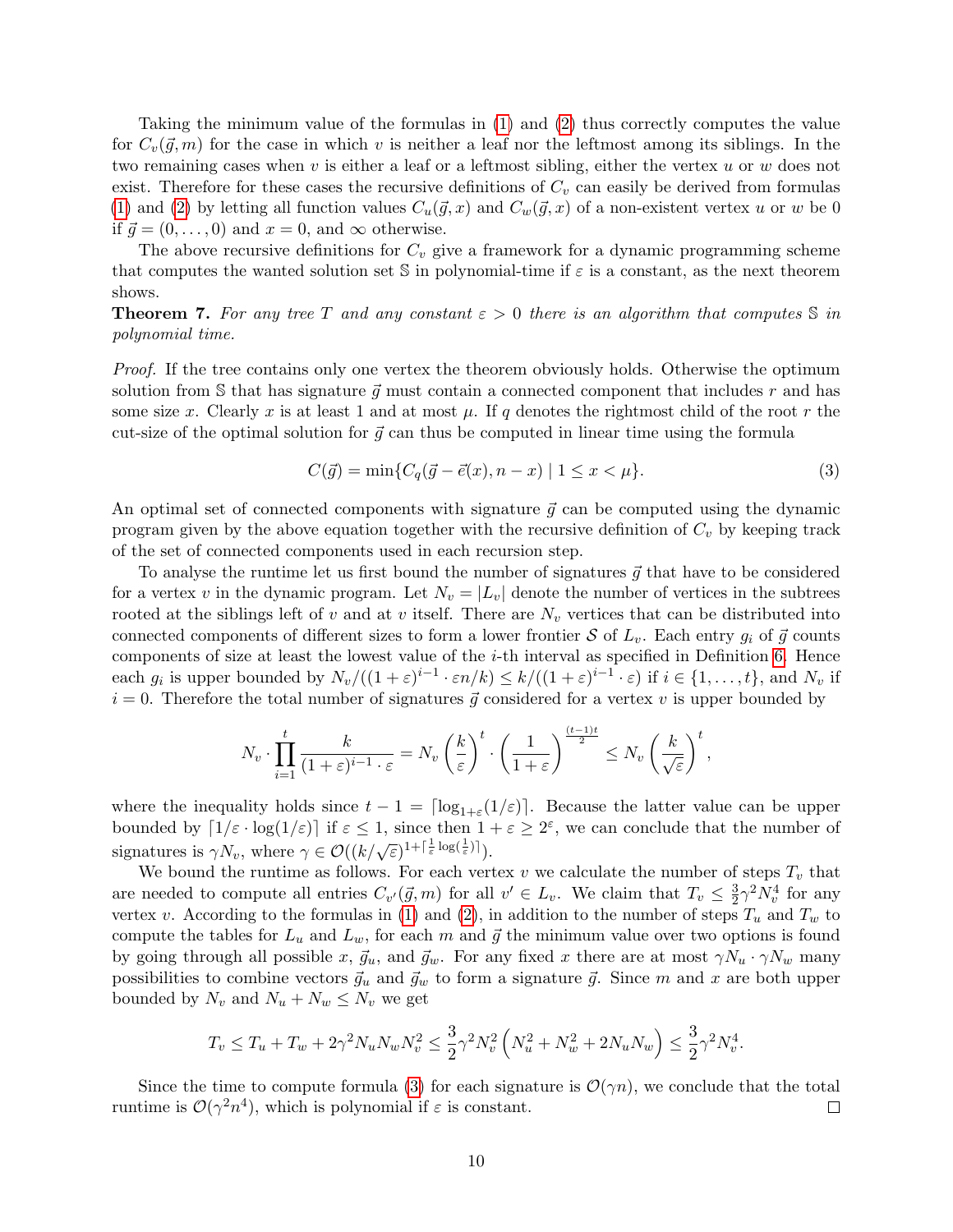#### 3.2 The Second Stage

The second stage of the algorithm attempts to pack each set of connected components  $S \in \mathbb{S}$  into k bins of capacity  $(1 + \varepsilon) [n/k]$ . This means solving the well known BIN PACKING problem, which is NP-hard in general. However we are able to solve it in polynomial time for constant  $\varepsilon$  using a method developed by Hochbaum and Schmoys [\[13\]](#page-16-14), which we briefly describe as presented in [\[24\]](#page-17-8).

Let  $S \in \mathbb{S}$  be a set of connected components with signature  $\vec{q} = (q_0, \ldots, q_t)$ . First the algorithm constructs an instance I of the BIN PACKING problem comprising only the components of  $S$  larger than  $\varepsilon\lceil n/k \rceil$ . In particular, the bin capacity is set to be  $\lceil n/k \rceil$  and for every entry  $1 \leq i \leq t$  of  $\vec{q}$ ,  $g_i$  elements of size  $(1+\varepsilon)^{i-1} \cdot \varepsilon \lceil n/k \rceil$  are introduced in I. That is, the size of each component is converted to the lower endpoint of the interval which contains it according to Definition [6.](#page-9-0) The number of elements in I is  $\sum_{i\geq 1} g_i \leq n/(\varepsilon \lceil n/k \rceil) \leq k/\varepsilon$  since there are n vertices in V and the smallest size of an element in I is  $\varepsilon \lceil n/k \rceil$ . An optimal bin packing for I can be found in time  $\mathcal{O}((k/\varepsilon)^{2t})$ , i.e. it is exponential in the number t of different sizes of the elements (for more details see [\[13,](#page-16-14) [24\]](#page-17-8)). A packing of I into the minimum number of bins of capacity  $\lceil n/k \rceil$  translates into a packing of the components larger than  $\varepsilon\lceil n/k \rceil$  of S into bins of capacity  $(1+\varepsilon)\lceil n/k \rceil$ , since each element in I underestimates the size of the component in  $\mathcal S$  that it represents by a factor of at most  $1 + \varepsilon$ .

To complete the packing of  $\mathcal S$  the algorithm distributes the remaining components of size less than  $\varepsilon\lceil n/k \rceil$  by greedily putting them into bins without exceeding the capacity of  $(1 + \varepsilon)\lceil n/k \rceil$ . A new bin is created if placing a component in any bin would exceed the capacity. Distributing the remaining components can be performed in  $\mathcal{O}(n)$  time. Let  $\varphi(\mathcal{S})$  denote the number of bins that this algorithm needs to pack  $S$ . Note that for two sets of components having the same signature the components larger than  $\varepsilon \lceil n/k \rceil$  will always be distributed in the same way by the algorithm. However the greedy distribution of the remaining small components may create more bins for one of the sets. We show next that if a set of components computed by the first stage has the same signature  $\vec{g}^*$  as the set of components induced by an optimal perfectly balanced partition, then the second stage of the algorithm packs it into at most k bins with capacity  $(1 + \varepsilon) \lceil n/k \rceil$ .

## <span id="page-12-0"></span>**Lemma 8.** Let  $S^*$  having signature  $\vec{g}^*$  be the set of connected components in an optimal perfectly balanced partition. For the set  $S \in \mathbb{S}$  with signature  $\vec{g}^*$  it holds that  $\varphi(S) \leq k$ .

*Proof.* We distinguish two cases for the greedy distribution of the components of  $S$  that have size less than  $\varepsilon \lceil n/k \rceil$  depending on whether or not new bins are created. If no new bins are created then  $\varphi(\mathcal{S})$  is solely determined by the output of the bin packing algorithm, run with capacities  $\lceil n/k \rceil$ on the instance I. Since  $S^*$  has the same signature  $\vec{g}^*$  as S, all elements  $e_i \in I$  can be mapped to distinct components  $S_i \in \mathcal{S}^*$  such that  $e_i \leq |S_i|$ . Hence any packing of  $\mathcal{S}^*$  into bins of capacity  $\lceil n/k \rceil$  requires at least  $\varphi(\mathcal{S})$  many bins which is optimal for I. Since  $\mathcal{S}^*$  requires at most k optimally packed bins by definition, this proves the claim in the case no new bins are opened. If new bins are created by the greedy step, then at least the first  $\varphi(S) - 1$  bins of the final solution are filled beyond the extent of  $\lceil n/k \rceil$ . Otherwise small components of size at most  $\varepsilon \lceil n/k \rceil$  could have been fit without requiring the creation of the last bin. Therefore the total number of vertices in  $S$  strictly exceeds  $(\varphi(S) - 1) [n/k]$ . Since the total number of vertices contained in  $S^*$  equals that of S it follows that at least  $\varphi(\mathcal{S})$  bins are required to pack  $\mathcal{S}^*$  into bins of capacity  $\lceil n/k \rceil$ , which proves the claim in the case new bins were created by the greedy step.  $\Box$ 

The final step of the algorithm is to output the packing of a set  $S \in \mathbb{S}$  of minimum cut-size among those with  $\varphi(\mathcal{S}) \leq k$ . The next theorem proves correctness and bounds the runtime of the algorithm.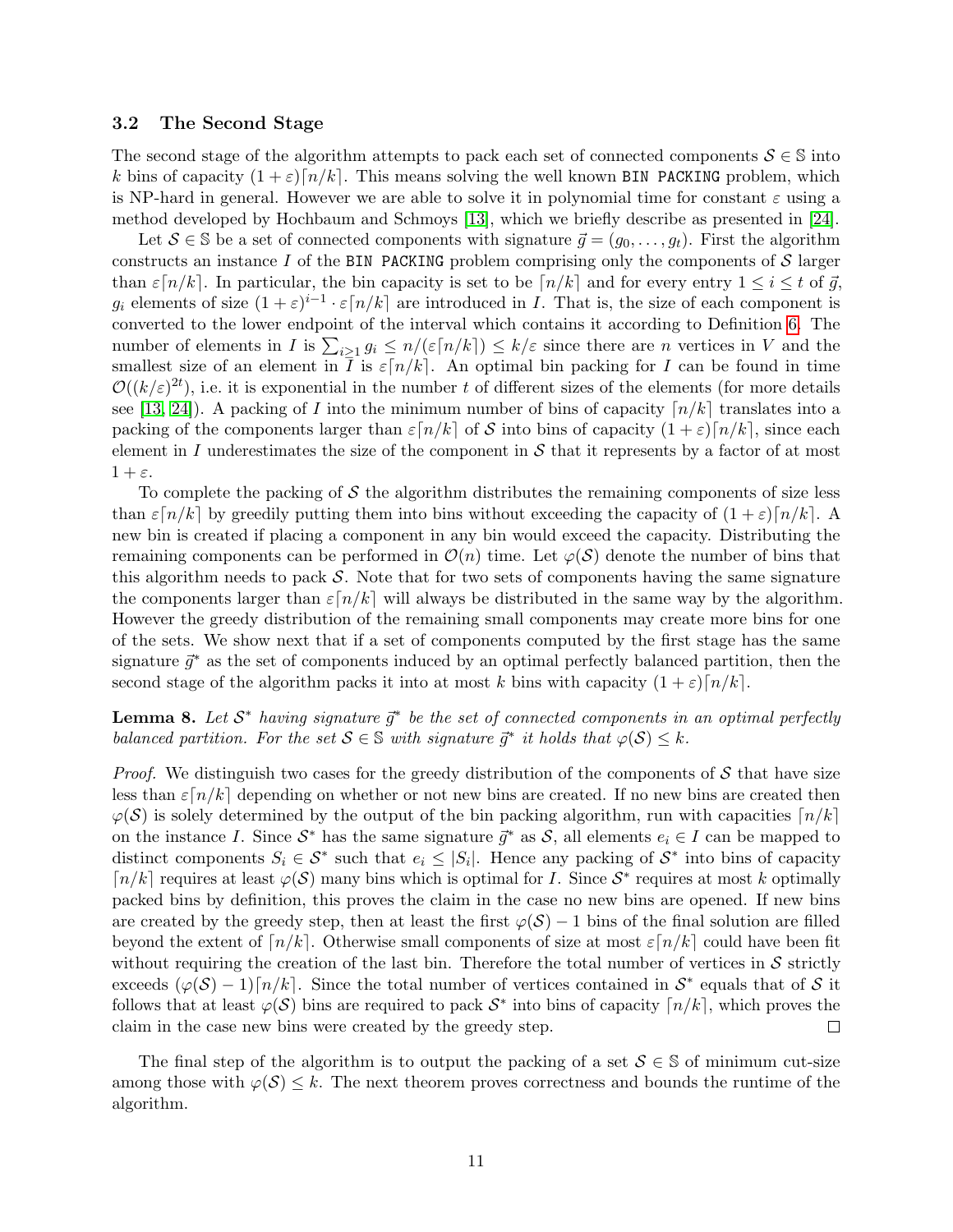**Theorem 9.** For any tree T,  $k \in \{1, \ldots, n\}$ , and  $\varepsilon > 0$  there is an algorithm that computes a partition of T's vertices into k sets such that each set has size at most  $(1+\varepsilon)\lceil n/k \rceil$  and its cut-size is at most that of an optimal perfectly balanced partition of the tree. Furthermore the runtime is polynomial if  $\varepsilon$  is a constant.

*Proof.* Let  $\widetilde{S} \in \mathbb{S}$  be the set of connected components returned by the algorithm, i.e. if  $C(\vec{g})$  denotes the cut-size of the set  $S \in \mathbb{S}$  with signature  $\vec{g}$ , then

<span id="page-13-0"></span>
$$
\mathcal{S} = \arg_{\mathcal{S} \in \mathbb{S}} \min \{ C(\vec{g}) \mid \mathcal{S} \text{ has signature } \vec{g} \land \varphi(\mathcal{S}) \le k \}. \tag{4}
$$

By Lemma [8](#page-12-0) we know that if  $S \in \mathbb{S}$  has signature  $\vec{g}^*$  then  $\varphi(S) \leq k$ . Thus the minimisation of [\(4\)](#page-13-0) ensures that the cut-size of  $\tilde{S}$  is at most that of a set of components  $S \in \mathbb{S}$  with signature  $\vec{g}^*$ . Since S retains the set of components with minimum cut-size among all those having the same signature, it follows that the cut-size of  $\tilde{S}$  is at most that of  $S^*$ , which concludes the proof of correctness.

To bound the runtime of the second stage, recall that the total number of considered signatures  $\vec{g}$  is  $\gamma n$ , where  $\gamma \in \mathcal{O}((k/\sqrt{\varepsilon})^{1+\left[\frac{1}{\varepsilon}\log(\frac{1}{\varepsilon})\right]})$ . By Theorem [7](#page-11-1) the set S, whose size is at most  $\gamma n$ , can be computed in time  $\mathcal{O}(n^4\gamma^2)$ . Each of the sets of components of S requires at most  $\mathcal{O}((k/\varepsilon)^{2t}+n)$ time to be packed in the second stage of the algorithm. Hence the second stage can be performed in  $\mathcal{O}(\gamma n((k/\varepsilon)^{2t}+n))$  total time, which concludes the proof.  $\Box$ 

## 4 Extension to Unrestricted Weighted Graphs

In this section we present an algorithm that employs the PTAS given in Section [3](#page-9-1) to find a nearbalanced partition of a graph G with weighted edges. The (weighted) cut-size computed has a capacity of at most  $\alpha \in \mathcal{O}(\log n)$  times that of an optimal perfectly balanced partition of G. The algorithm relies on using our PTAS to compute near-balanced partitions of a set of decomposition trees that well approximate the cuts in  $G$ . This set can be found using the results by Räcke [\[22\]](#page-17-2). The reason why this process yields a  $\mathcal{O}(\log n)$  approximation of the cut-size depends on the properties of the decomposition, which we now detail, after introducing a few definitions. A cut  $W \subseteq V$  of the vertices of a graph  $G = (V, E, u)$ , with capacity function  $u : E \to \mathbb{R}^+$ , is to be computed. The quality of the cut is measured using the *cut-size*  $C(W)$ , which is the sum of the capacities of the edges connecting vertices in W and  $V \setminus W$ . A decomposition tree of a graph  $G = (V, E, u)$  is a tree  $T = (V_T, E_T, u_T)$ , with capacity function  $u_T : E_T \to \mathbb{R}^+$ , for which the leaves  $L \subset V_T$  of T correspond to the vertices in G. More precisely there is a mapping  $m_G : V_T \to V$  of all tree vertices to vertices in G such that  $m_G$  induces a bijection between L and V. Let  $m_T : V \to L$  denote the inverse function of this bijection. Accordingly we also define a leaf cut  $K \subseteq L$  of a tree. The cut-size  $C(K)$  of a leaf cut K is the minimum sum over the capacities of those edges in  $E_T$  that are necessary to disconnect K from  $L \setminus K$ . We make use of the following result which can be found in [\[19,](#page-17-6) [22\]](#page-17-2).

<span id="page-13-1"></span>**Theorem 10.** For any graph  $G = (V, E, u)$ , a family of decomposition trees  $\{T_i\}_i$  of G and positive real numbers  $\{\lambda_i\}_i$  with  $\sum_i \lambda_i = 1$  can be found in polynomial time, such that for any cut W of G and corresponding leaf cuts  $K_i = m_{T_i}(W)$ ,  $C(K_i) \geq C(W)$  for each i (lower bound), and  $\sum_i \lambda_i C(K_i) \leq \mathcal{O}(\log n) \cdot C(W)$  (upper bound).

Since  $\sum_i \lambda_i = 1$  the above theorem implies that for at least one tree  $T_i$  it holds that  $C(K_i) \leq$  $\mathcal{O}(\log n) \cdot C(W)$ . As we will see, this allows for a fast approximation of cuts in graphs using a modified version of the PTAS given in Section [3.](#page-9-1) We adapt the PTAS to compute near-balanced leaf partitions of each  $T_i$ . That is, it computes a partition  $\mathcal{L} = \{L_1, \ldots, L_k\}$  of the leaves L of a tree T into k sets of size at most  $(1+\varepsilon)\lceil n/k \rceil$  each. The cut-size  $C(\mathcal{L})$  in this case is the minimum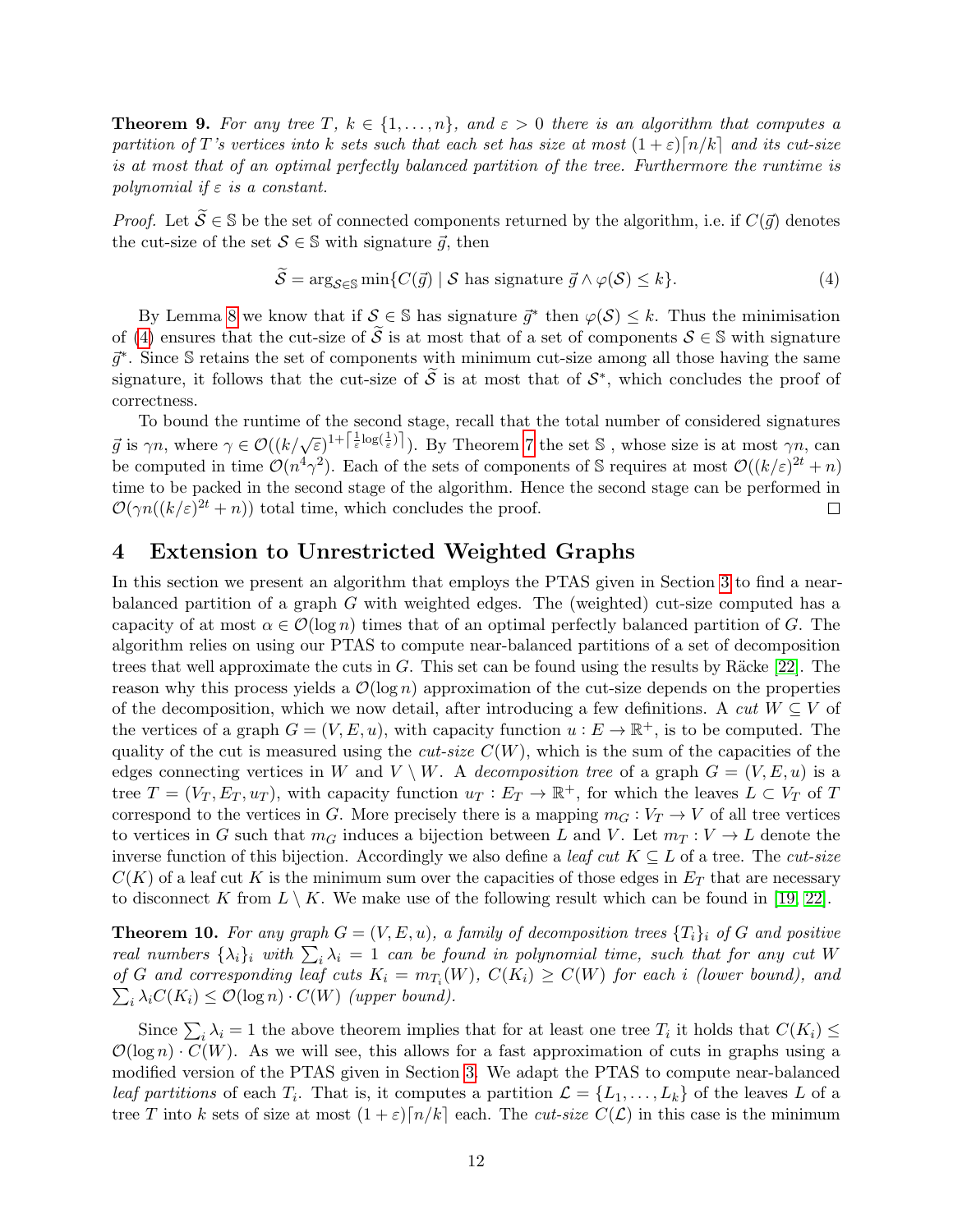sum of the capacities of those edges that are necessary to disconnect each  $L_i \in \mathcal{L}$  from all other leaves. The PTAS given in Section [3](#page-9-1) can be adapted to compute near-balanced leaf partitions in a natural way: edge counts are replaced with sum of edge capacities, in Equation [2.](#page-10-2) Moreover, we need to keep track of the number  $l_v$  of leaves at a subtree of a vertex v instead of the number  $n_v$  of vertices in Equations [1](#page-10-1) and [2.](#page-10-2) This yields the following result.

<span id="page-14-0"></span>**Corollary 11.** For any tree  $T, \varepsilon > 0$ , and  $k \in \{1, \ldots, n\}$ , there is an algorithm that computes a partition of T's leaves into k sets such that each set includes at most  $(1+\varepsilon)\lceil n/k \rceil$  leaves and its cut-size is at most that of an optimal perfectly balanced leaf partition. Furthermore the runtime is polynomial if  $\varepsilon$  is constant.

Using the above results we show that near-balanced partitions that deviate by only a logarithmic factor from the optimal cut-size can be computed for graphs in polynomial time.

**Theorem 12.** Let  $G = (V, E, u)$  be a graph,  $\varepsilon > 0$  be a constant, and  $k \in \{0, ..., n\}$ . Also let  $V^*$ be an optimal perfectly balanced partition of G. There is an algorithm that computes in polynomial time a partition of V into k sets such that each set has size at most  $(1+\varepsilon)\lceil n/k \rceil$  and its cut-size is at most  $\mathcal{O}(\log n) \cdot C(\mathcal{V}^*)$ .

Proof. We use Theorem [10](#page-13-1) to compute a family of decomposition trees with the properties listed therein. This family has a polynomial number of trees since the runtime is polynomial. For each such tree we compute a partition of its leaves into k sets of size at most  $(1+\varepsilon)\lceil n/k \rceil$  using Corollary [11.](#page-14-0) We select the computed leaf partition  $\mathcal{L}^*$  of the decomposition tree  $T^*$  having the smallest cut-size when applied to G. That is,  $\mathcal{L}^*$  minimises the quantity  $C(m_G(\mathcal{L}))$  among all computed leaf partitions, where for a leaf partition  $\mathcal{L} = \{L_1, \ldots, L_k\}$  we define  $m_G(\mathcal{L}) = \{m_G(L_1), \ldots, m_G(L_k)\}\$ . The output of the algorithm is then the vertex partition  $m_G(\mathcal{L}^*)$  of G.

By Theorem [10,](#page-13-1) for some decomposition tree T' and the corresponding leaf partition  $m_{T}(\mathcal{V}^*) =$  ${m_{T'}(V_1^*), \ldots, m_{T'}(V_k^*)}$  of the optimal perfectly balanced partition  $\mathcal{V}^* = {V_1^*, \ldots, V_k^*}$ , we get the upper bound  $C(m_{T'}(\mathcal{V}^*)) \leq \mathcal{O}(\log n) \cdot C(\mathcal{V}^*)$ . By Corollary [11,](#page-14-0) we know that the cut-size of the computed leaf partition  $\mathcal{L}'$  in  $T'$  is at most the cut-size of the optimal perfectly balanced leaf partition in T', hence  $C(\mathcal{L}') \leq C(m_{T'}(\mathcal{V}^*))$ . From the lower bound in Theorem [10,](#page-13-1) using the observation that for any partition  $\mathcal{X} = \{X_1, \ldots, X_k\}$  it holds that  $C(\mathcal{X}) = \frac{1}{2} \sum_{j=1}^k C(X_j)$ , we can conclude that  $C(m_G(\mathcal{L}')) \leq C(\mathcal{L}')$ . Finally, since we chose  $\mathcal{L}^*$  to minimise the quantity  $C(m_G(\mathcal{L}))$  among all computed leaf partitions, we get  $C(m_G(\mathcal{L}^*)) \leq C(m_G(\mathcal{L}'))$ . This implies  $C(m_G(\mathcal{L}^*)) \leq \mathcal{O}(\log n) \cdot C(\mathcal{V}^*)$ , and concludes the proof.  $\Box$ 

### 5 Conclusion

In this paper, we demonstrate the benefits of studying the k-BALANCED PARTITIONING on restricted graph instances, in this particular case trees. When a perfectly balanced solution is required, we show that even when either the diameter or the degree of the tree is constant the k-BALANCED PARTITIONING problem remains hard to approximate. In this sense, trees represent the simplest unit that capture the full complexity of the problem.

On the other hand, if one settles for near-balanced solutions, trees prove to be "easy" instances which admit a PTAS with approximation  $\alpha = 1$ , the best possible in the bicriteria sense. This crucial fact enables our PTAS for trees to be extended into an algorithm for general graphs with approximation factor  $\alpha \in \mathcal{O}(\log n)$ , improving on the best previous [\[3\]](#page-16-0) bound of  $\alpha \in \mathcal{O}(\log^{1.5} n/\varepsilon^2)$ . Hence, remarkably, the same approximation guarantee can be attained on the cut-size for the k-BALANCED PARTITIONING problem in case  $k = 2$  (the BISECTION problem) and for unrestricted  $k$ , if we settle for near balanced solution in the latter case. This is in contrast to the strong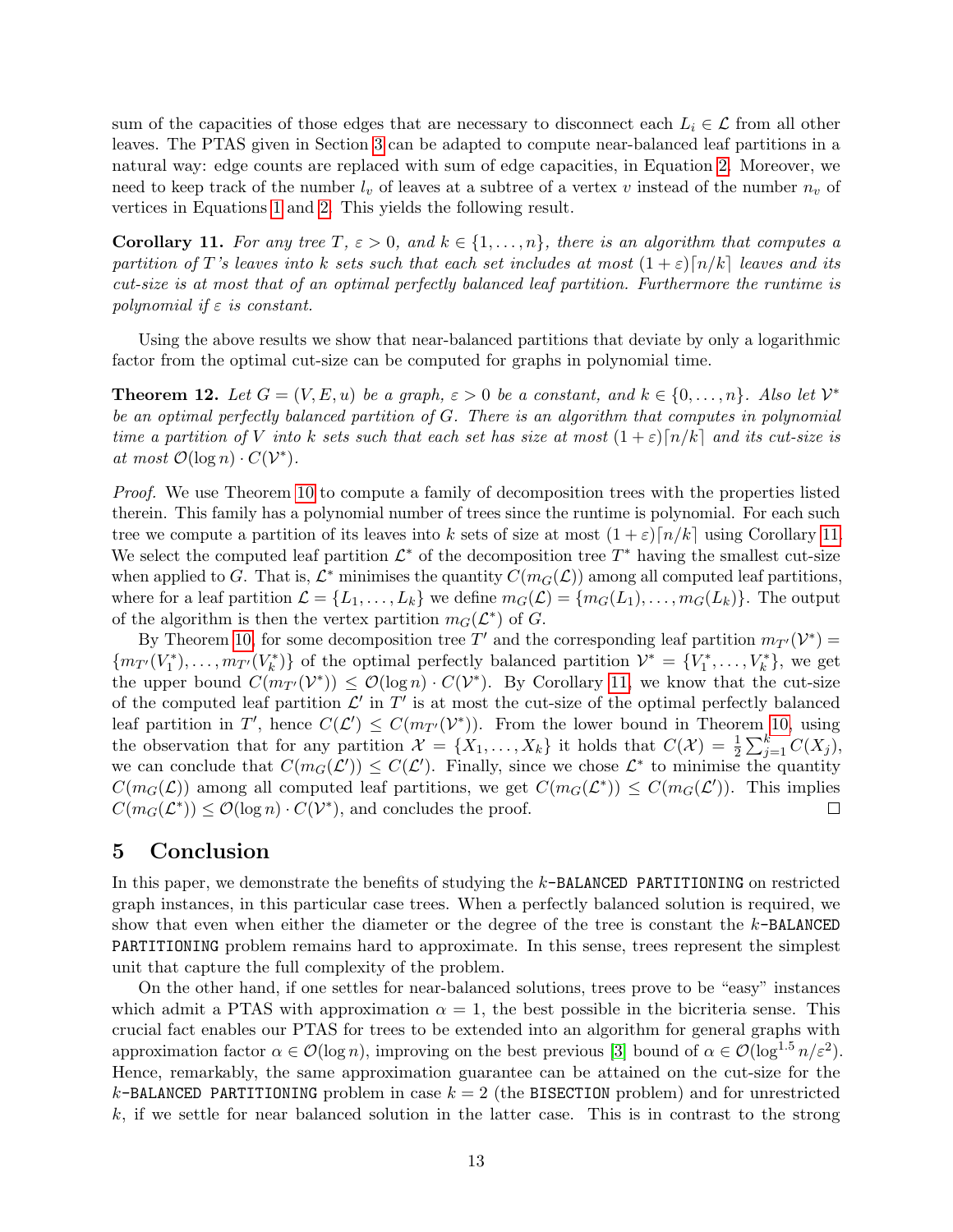inapproximability results for both general graphs and trees when the solutions are to be perfectly balanced.

Open Problems. For perfectly balanced partitions of trees it remains open to generalise our results to show a tighter dependency of the hardness on the degree (Figure [7\)](#page-15-0). In addition, the possibility of an approximation algorithm for perfectly balanced partitions with a better ratio than  $\alpha \in \mathcal{O}(\Delta \log_{\Delta}(n/k))$ , as provided by the greedy scheme by MacGregor [\[18\]](#page-17-1), remains open. In particular, Theorem [3](#page-6-1) does not rule out an algorithm that approximates the cut-size by the factor  $\alpha = 25/24$  if  $\Delta \leq 7$ .

For general graphs and near-balanced partitions, the main challenge we see is to resolve the discrepancy in complexity between the case  $\varepsilon \geq 1$  and the case  $\varepsilon < 1$ , studied in this pa-per (recall Figure [2\)](#page-5-0). For the case  $\varepsilon \geq 1$  the algorithm by Krauthgamer *et al.* [\[16\]](#page-17-0) achieves factor  $\alpha \in \mathcal{O}(\sqrt{\log n \log k})$  and in the same paper it is shown that a dependency of  $\alpha$  on k is unavoid-

<span id="page-15-0"></span>

Figure 7: A plot of the hardness of partitioning trees versus their maximum degree  $\Delta$ : the three hardness results from Section [2](#page-4-1) (big dots) indicate that the hardness grows with  $\Delta$  (dotted line). On the positive side a modification of MacGregor's [\[18\]](#page-17-1) algorithm yields an approximation factor of  $\mathcal{O}(\Delta \log_{\Lambda}(n/k))$ (continuous line). In particular this means there is a gap of size  $\mathcal{O}(\log(n/k))$  between the lower and upper complexity bounds in case  $\Delta$  is constant.

able. Proving similar results for the case  $\varepsilon < 1$  seems difficult to achieve, as the spreading metric techniques generally used for  $\varepsilon > 1$  do not extend to  $\varepsilon < 1$ . Furthermore, the tree embedding results we used to achieve an  $\mathcal{O}(\log n)$  approximation do not seem amenable to leading to algorithms with  $o(\log n)$  approximation factor. Therefore it is likely that radically new techniques need to be developed to resolve the discrepancy.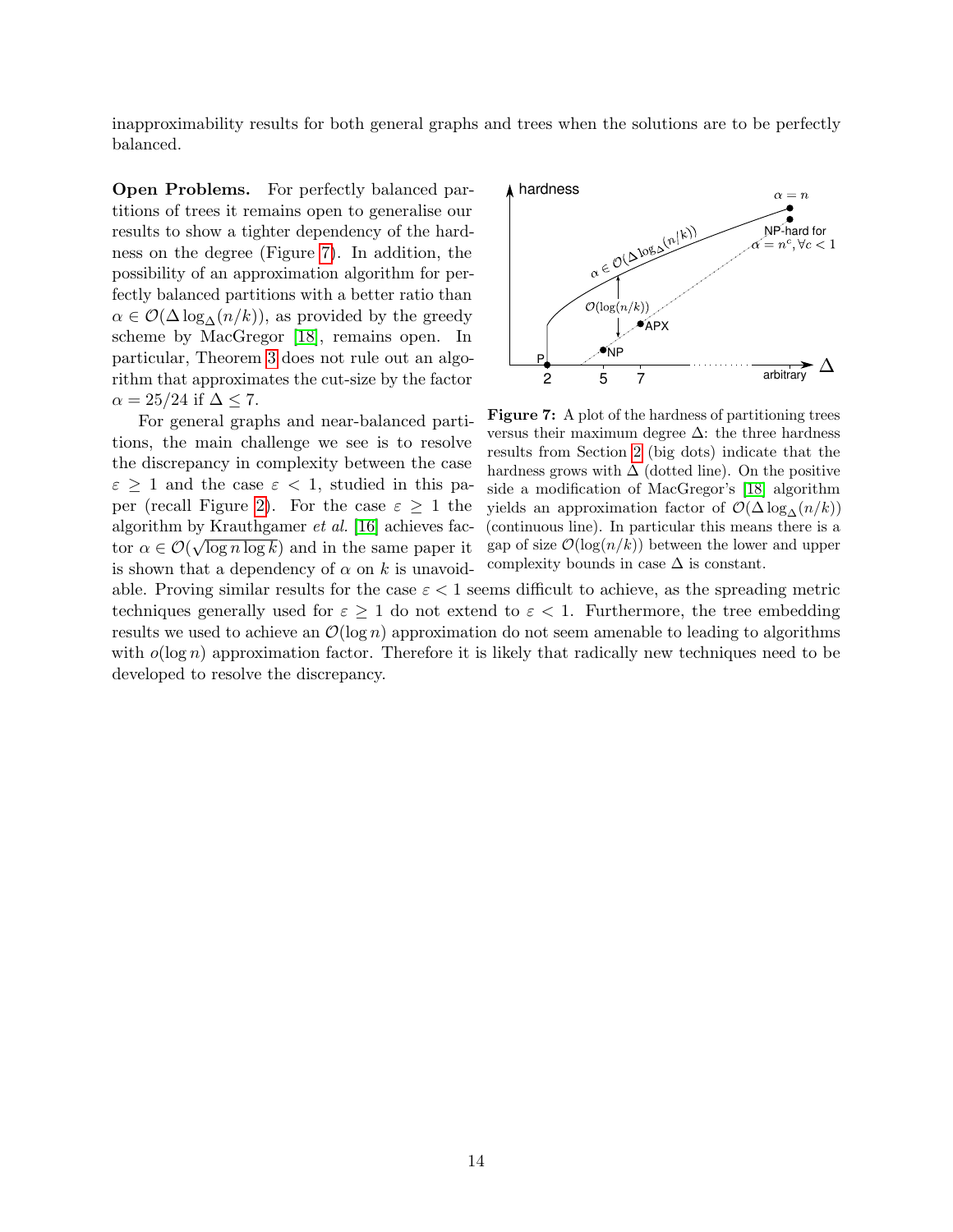## References

- <span id="page-16-9"></span>[1] N. Alon and V. Milman. Isoperimetric inequalities for graphs, and superconcentrators. Journal of Combinatorial Theory, Series B, 38(1):73–88, 1985.
- <span id="page-16-10"></span>[2] R. Andersen, F. Chung, and K. Lang. Local graph partitioning using pagerank vectors. In Proceedings of the 47th Annual IEEE Symposium on Foundations of Computer, page 475486. IEEE Computer Society, 2006.
- <span id="page-16-0"></span>[3] K. Andreev and H. Räcke. Balanced graph partitioning. *Theor. Comp. Sys.*,  $39(6):929-939$ . 2006.
- <span id="page-16-5"></span>[4] S. Arora, S. Rao, and U. Vazirani. Expander flows, geometric embeddings and graph partitioning. In Proceedings of the 26th annual ACM symposium on Theory of computing, pages 222–231. ACM, 2004.
- <span id="page-16-6"></span>[5] J. Díaz, J. Petit, and M. J. Serna. A survey of graph layout problems. ACM Comput. Surv., 34(3):313–356, 2002.
- <span id="page-16-1"></span>[6] G. Even, J. Naor, S. Rao, and B. Schieber. Fast approximate graph partitioning algorithms. In Proceedings of the eighth annual ACM-SIAM symposium on Discrete algorithms, SODA '97, pages 639–648, Philadelphia, PA, USA, 1997. Society for Industrial and Applied Mathematics.
- <span id="page-16-7"></span>[7] A. E. Feldmann and P. Widmayer. An  $O(n^4)$  time algorithm to compute the bisection width of solid grid graphs. In Proceedings of the 19th Annual European Symposium on Algorithms, 2011.
- <span id="page-16-12"></span>[8] T. Feo, O. Goldschmidt, and M. Khellaf. One-half approximation algorithms for the k-partition problem. Operations Research, 40:170–173, 1992.
- <span id="page-16-11"></span>[9] T. Feo and M. Khellaf. A class of bounded approximation algorithms for graph partitioning. Networks, 20(2):181–195, 1990.
- <span id="page-16-13"></span>[10] M. R. Garey and D. S. Johnson. Computers and Intractability: A guide to the Theory of NP-completeness. W.H. Freeman and Co., San Fransisco, California, 1979.
- <span id="page-16-4"></span>[11] M. R. Garey, D. S. Johnson, and L. Stockmeyer. Some simplified NP-complete graph problems. Theoretical Computer Science, 1(3):237–267, 1976.
- <span id="page-16-8"></span>[12] M. Goldberg and Z. Miller. A parallel algorithm for bisection width in trees. Computers  $\mathcal{C}$ Mathematics with Applications, 15(4):259–266, 1988.
- <span id="page-16-14"></span>[13] D. S. Hochbaum and D. B. Shmoys. A polynomial approximation scheme for machine scheduling on uniform processors: using the dual approximation approach. SIAM Journal on Computing, 17(3):539–551, 1988.
- <span id="page-16-2"></span>[14] D. G. Kirkpatrick and P. Hell. On the completeness of a generalized matching problem. In Proceedings of the tenth annual ACM symposium on Theory of computing, pages 240–245. ACM, 1978.
- <span id="page-16-3"></span>[15] P. Klein, S. Plotkin, and S. Rao. Excluded minors, network decomposition, and multicommodity flow. In Proceedings of the 25th annual ACM symposium on Theory of computing, pages 682–690. ACM, 1993.